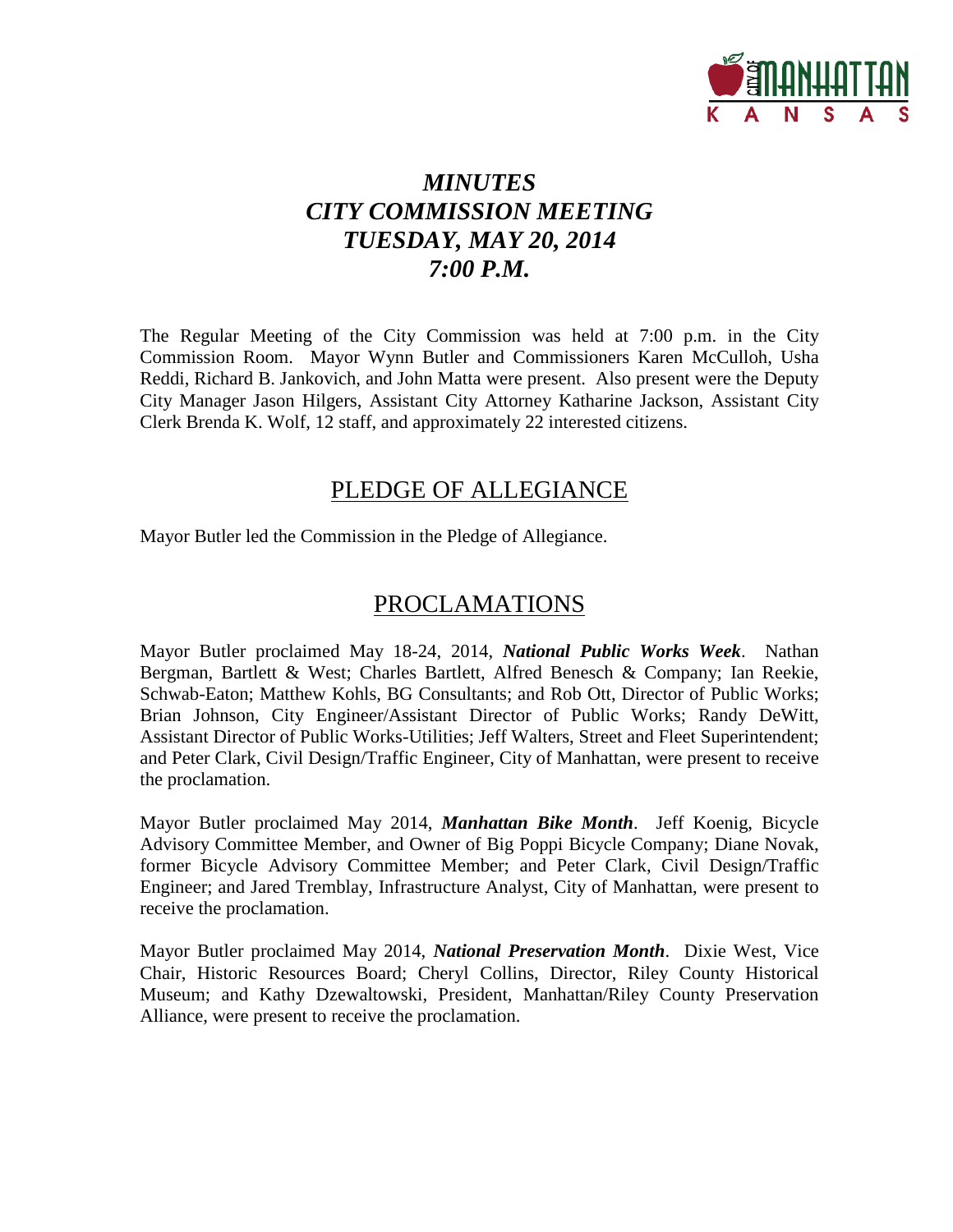# COMMISSIONER COMMENTS

Commissioner Reddi wished everyone safe travels for the upcoming Memorial Day weekend. She mentioned that there was a lockout at the Ogden Elementary school earlier in the day for about an hour. She explained what a lockout was and thanked Riley County Police Department for alerting them.

Commissioner McCulloh mentioned the Long's Park Rededication on Thursday, May 22, 2014, at 3:30 p.m., and invited the public to attend.

Mayor Butler reminded the public that the 2035 Manhattan Area Comprehensive Plan update is in progress and that the website for the Plan can easily be accessed by the public. He stated that input is needed from the public.

# CONSENT AGENDA

(\* denotes those items discussed)

### **MINUTES**

The Commission approved the minutes of the Regular City Commission Meeting held Tuesday, May 6, 2014.

# **CLAIMS REGISTER NO. 2762**

The Commission approved Claims Register No. 2762 authorizing and approving the payment of claims from April 30, 2014, to May 13, 2014, in the amount of \$4,044,939.92.

# **FINAL PLAT – OLYMPIC ADDITION**

The Commission accepted the easements and rights-of-way, as shown on the Final Plat of the Olympic Addition, generally located east of the Colbert Hills Clubhouse or 650 feet east of the intersection of Colbert Hills Drive and Colbert Hills Place, based on conformance with the Manhattan Urban Area Subdivision Regulations.

#### **ORDINANCE NO. 7070 – REZONE – LOT 4, SETH CHILD COMMONS PUD (PANERA BREAD)**

The Commission approved Ordinance No. 7070 rezoning a .12 acre tract of land, generally located north of Panera Bread, from R, Single-Family Residential District, to PUD, Seth Child Commons Commercial PUD and amending Ordinance No. 6282 and the Preliminary Development Plan of Lot 4, Seth Child Commons PUD, as proposed, based on the findings in the Staff Report *(See Attachment No. 1)*, subject to the four conditions of approval, as recommended by the Manhattan Urban Area Planning Board.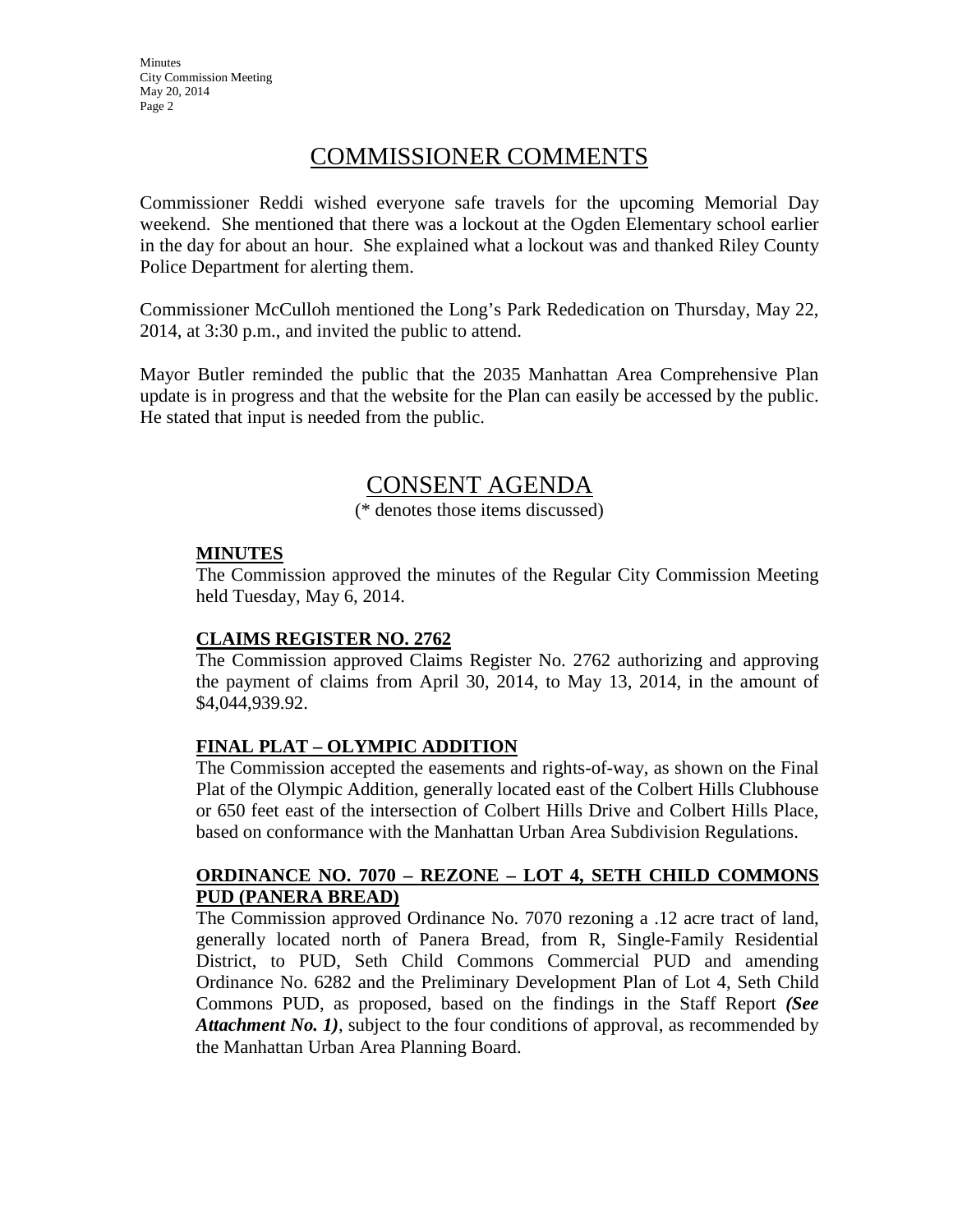### **FINAL PLAT – SETH CHILD COMMONS, UNIT THREE, COMMERCIAL PLANNED UNIT DEVELOPMENT**

The Commission accepted the easements and rights-of-way, as shown on the Final Plat of Seth Child Commons, Unit Three, a Commercial Planned Unit Development, generally located to the northeast of the intersection of Seth Child Road Frontage and Southwind Place, based on conformance with the Manhattan Urban Area Subdivision Regulations to accommodate a drive-up window for Panera Bread.

## **\* ORDINANCE NO. 7071 – ANNEX – ENCLAVE ADDITION, UNIT ONE** Commissioner Jankovich abstained on the item.

The Commission approved Ordinance No. 7071 annexing the proposed Enclave Addition, Unit One, an approximate 9.7 acre tract of land generally located along the east side of Grand Mere Parkway, based on conformance with the Manhattan Urban Area Comprehensive Plan, the Growth Vision, and the Capital Improvements Program.

### **\* ORDINANCE NO. 7072 – REZONE – ENCLAVE ADDITION, UNIT ONE** Commissioner Jankovich abstained on the item.

The Commission approved Ordinance No. 7072 rezoning the proposed Enclave Addition, Unit One, from County R-PUD, Residential Planned Unit Development District, to R, Single- Family Residential District, based on the findings in the Staff Report *(See Attachment No. 2)* and the recommendation of the Planning Board.

# **\* ORDINANCE NO. 7073 – ISSUE – GENERAL OBLIGATION BOND SERIES 2014-A**

Jason Hilgers, Deputy City Manager, provided results of the bond sale.

The Commission approved Ordinance No. 7073 issuing \$13,115,000.00 in general obligation bonds (Series 2014-A) to finance the following eight (8) special assessment projects: *Grand Vista Addition, Unit Two – Street (ST1202), Sanitary Sewer (SS1203), Water (WA1205), and Stormwater (SM1201); Lee Mill Heights Addition, Unit Three, Phase Two, and Unit Four, Phase Three – Street (ST1101) and Water (WA1102); and Lee Mill Heights Addition, Unit Three, Phase Two; Unit Four, Phase Three; Unit Five; and Unplatted Tract A – Sanitary Sewer (SS1102) and Stormwater (SM1101); and six (6) capital improvement projects: Tecumseh-Quivera Stormwater Improvements, Phase I (SM0813); Tecumseh-Quivera Stormwater Improvements, Phase II (SM1302); K-18 Utility Relocation Improvements, Phase IV (Scenic Drive/Eureka Drive) (WA1106); K-18 Utility*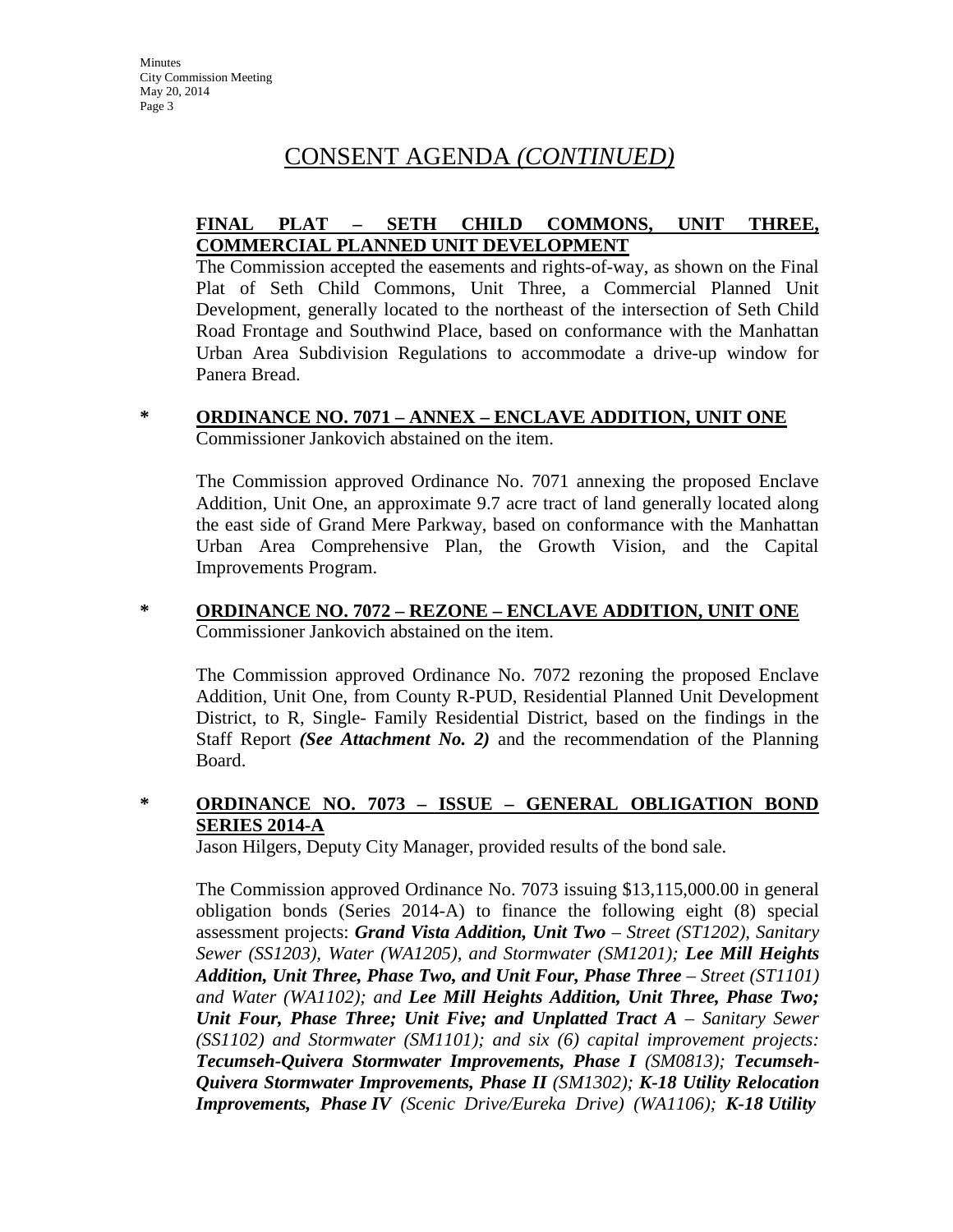#### **\* ORDINANCE NO. 7073 – ISSUE – GENERAL OBLIGATION BOND SERIES 2014-A** *(CONTINUED)*

*Relocation Improvements, Phase IV (Miller Parkway) (WA1109); Flint Hills Discovery Center Exhibitry and Furnishings (DC0902);* and *Downtown Parking Garage (PG0901);* and approved Resolution No. 052014-A authorizing delivery of the Series 2014-A bonds to the low bidder, Morgan Stanley & Co., LLC, of New York, New York.

### **\* ORDINANCE NO. 7074 – ISSUE – TAXABLE GENERAL OBLIGATION BOND SERIES 2014-B**

Jason Hilgers, Deputy City Manager, provided results of the bond sale.

The Commission approved Ordinance No. 7074 issuing \$9,685,000.00 in taxable general obligation bonds (Series 2014-B) to finance one (1) capital project: *Downtown (South End) Conference Center (CC0901)* and approved Resolution No. 052014-B authorizing delivery of the Series 2014-B bonds to the low bidder, Robert W. Baird & Co., Inc., of Red Bank, New Jersey.

#### **\* RESOLUTION NO. 052014-C – ISSUE - TEMPORARY NOTE SERIES NO. 2014-03**

Jason Hilgers, Deputy City Manager, provided results of the temporary note sale.

The Commission accepted the best bid submitted by Hutchinson, Shockey, Erley & Co., of Chicago, Illinois, for selling the notes and approved Resolution No. 052014-C issuing Temporary Note Series No. 2014-03 in the amount of \$2,585,000.00 to finance: *17th Street Transportation Improvements – Street (ST0824); US-24 and McCall Road Intersection Improvements (ST1014) and Construction – Street (ST1305); US-24 and Mall Entrance – Street (ST1107); 2012 Waterline Improvement – Water (WA1202); Westwood/Elm/Walnut Waterline Replacement – Water (WA1308); Fourth Street and Pottawatomie Avenue Waterline Replacement – Water (WA1309); 900 Block of Old Claflin Sanitary Sewer Line Replacement – Sanitary Sewer (SS1307); and Wildcat Ridge Sanitary Sewer System Replacement – Sanitary Sewer (SS1308).*

#### **\* FIRST READING – REPEAL – SECTIONS PERTAINING TO FIREARMS**

Katie Jackson, Assistant City Attorney, provided information regarding the item and why sections from the Code of Ordinances mentioned in the City Commission Agenda Memo are being repealed. She stated that the issue of open carry of firearms will be coming before the Commission soon before the law goes into effect on July 1, 2014.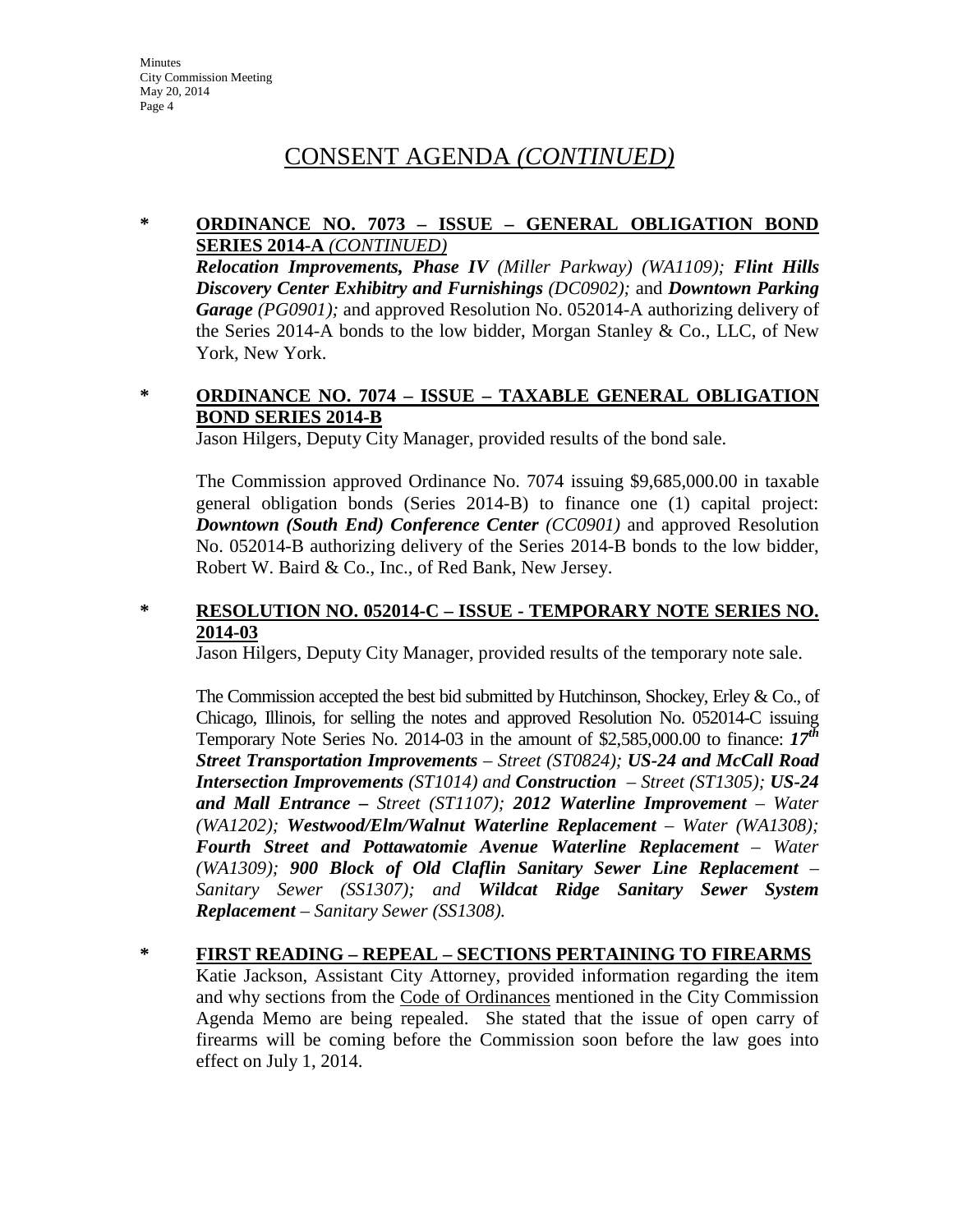### **\* FIRST READING – REPEAL – SECTIONS PERTAINING TO FIREARMS***(CONTINUED)*

The Commission approved first reading of the ordinance repealing Sections 7-61, 7-74, and 22-66 of the Code of Ordinances relating to firearms.

## **AWARD CONTRACT – 2014 VALVE AND HYDRANT REPLACEMENT (WA1404)**

The Commission accepted the Engineer's Opinion of Probable Cost in the amount of \$84,400.00 for the Base Bid and \$27,600.00 for Alternate No. 1; awarded a construction contract in the amount of \$68,940.00 for the Base Bid and \$26,850.00 for Alternate No. 1, for a total amount of \$95,790.00 to Josh Connet Excavation, LLC; and authorized the Mayor and Assistant City Clerk to execute the contract with Josh Connet Excavation, LLC, of Manhattan, Kansas, for the 2014 Valve and Hydrant Replacement project (WA1404).

# **AWARD CONTRACT – EUREKA VALLEY COMMERCIAL WATER (WA1401)AND SANITARY SEWER (SS1401) IMPROVEMENTS**

The Commission accepted the Engineer's Opinion of Probable Cost in the amount of \$653,811.40; awarded a construction contract in the amount of \$534,663.71 to Nowak Construction, Co., Inc., of Goddard, Kansas; and authorized the Mayor and Assistant City Clerk to execute the contract with Nowak Construction, Co., Inc., for the Eureka Valley Commercial Water (WA1401) and Sanitary Sewer (SS1401) Improvements.

# **FIRST READING – ISSUE TEMPORARY NOTES – EUREKA VALLEY COMMERCIAL SANITARY SEWER IMPROVEMENTS (SS1401)**

The Commission approved first reading of an ordinance authorizing and providing payment for the Eureka Valley Commercial Sanitary Sewer Improvements (SS1401).

### **RESOLUTION NO. 052014-D – ISSUE TEMPORARY NOTES – EUREKA VALLEY COMMERCIAL WATER IMPROVEMENTS (WA1401)**

The Commission approved Resolution No. 052014-D authorizing and providing payment for the Eureka Valley Commercial Water Improvements (WA1401).

### **PURCHASE – SELF-CONTAINED BREATHING APPARATUS AND RELATED COMPONENTS (FR1401)(2012 CIP #FR005E, 2013 CIP #FR029E)**

The Commission accepted the bid and awarded the contract in the amount of \$372,608.22 to Municipal Emergency Services, of Fremont, Nebraska, for the selfcontained breathing apparatus and related equipment (FR1401)(2012 CIP #FR005E, 2013 CIP #FR029E).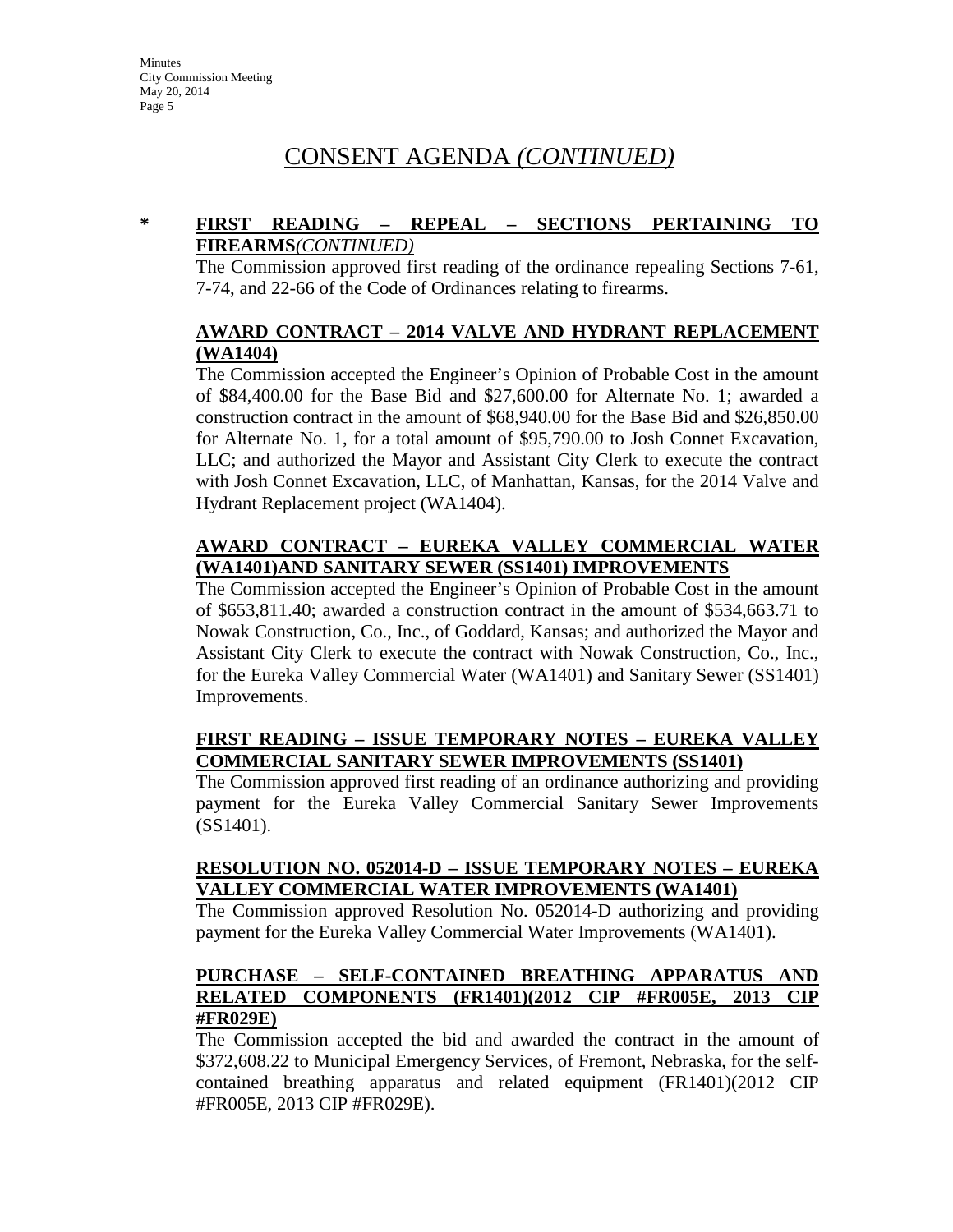## **AGREEMENT – LEASE PURCHASE - SELF-CONTAINED BREATHING APPARATUS AND RELATED COMPONENTS (FR1401)(2012 CIP #FR005E, 2013 CIP #FR029E)**

The Commission authorized the Mayor and/or City Clerk to execute the lease purchase documents for the self-contained breathing apparatus and related equipment (FR1401)(2012 CIP #FR005E, 2013 CIP #FR029E).

# **PURCHASE – MOWERS – CEMETERY DIVISION - UNIT #705 (CIP #CP117E); PARKS DIVISION – UNIT #774 (CIP #CP049E)**

The Commission approved the purchase of two 325D-61 Grasshopper mowers in the amount of \$23,394.00 for the Cemetery Division (CIP #CP117E) and one 930D-3472 Grasshopper mower in the amount of \$18,575.00 for the Parks Division (CIP #CP049E) from Moridge Manufacturing, of Moundridge, Kansas, for a total amount of \$41,969.00, to be paid from the Special Parks and Recreation Fund.

#### **BOARD APPOINTMENTS**

The Commission approved appointments by Mayor Butler to various boards and committees of the City.

#### *Library Board*

Appointment of Kerry Spencer, 3529 Churchill Way, to a four-year term. Ms. Spencer's term begins immediately, and will expire April 30, 2018.

#### *Manhattan Urban Area Planning Board*

Re-appointment of Gary Stith, 2517 Meadowood Drive, to a three-year term. Mr. Stith's term begins immediately, and will expire April 30, 2017.

Appointment of Neil Parikh, 633 Frey Drive, to a three-year, Alternate term. Mr. Parikh's term begins immediately, and will expire April 30, 2017.

After discussion, Commissioner Jankovich moved to approve the consent agenda. Commissioner McCulloh seconded the motion. On a roll call vote, motion carried 5-0 with the exception of Item F, ORDINANCE NO. 7071 – ANNEX – ENCLAVE ADDITION, UNIT ONE, and ORDINANCE NO. 7072 – REZONE – ENCLAVE ADDITION, UNIT ONE, which carried 4-0-1 with Commissioner Jankovich abstaining.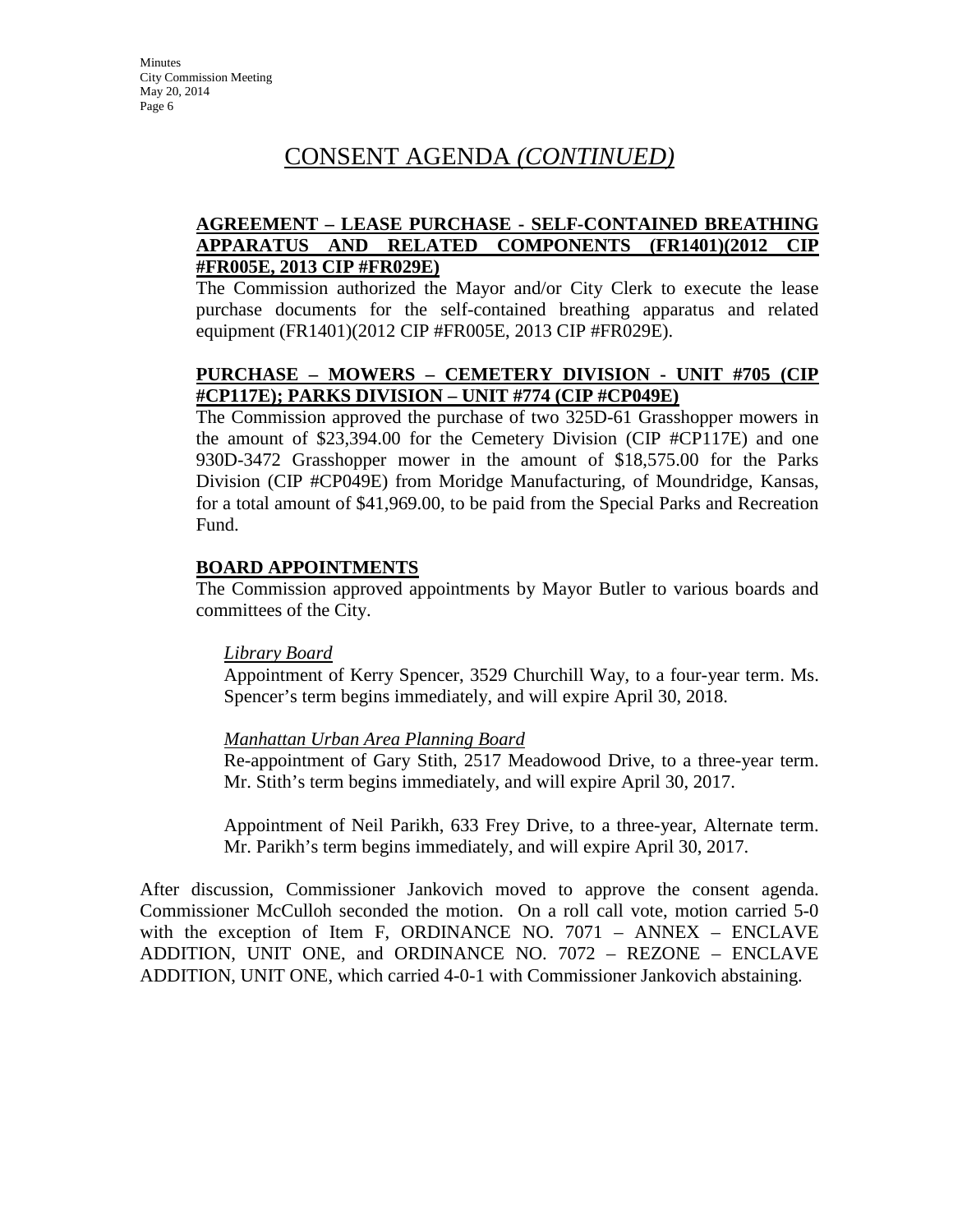# **GENERAL AGENDA**

#### REQUEST FOR QUALIFICATIONS - CONSULTANT SERVICES - PARKS AND RECREATION STRATEGIC FACILITY IMPROVEMENTS

Eddie Eastes, Director of Parks and Recreation, provided an overview of the item as to how the City got to this point in looking at improving the City's Parks and Recreation facilities and what is expected of the consultant. He then answered questions from the Commission.

After discussion, Commissioner Jankovich moved to authorize City Administration to seek qualifications for professional services to define improvements desired to enhance existing athletic facilities and to help determine the general make up of a new indoor athletic facility/facilities and appoint Commissioner Reddi to be on the Selection Committee. Commissioner McCulloh seconded the motion. On a roll call vote, motion carried 5-0.

#### **ADJOURNMENT**

At 7:43 p.m. the Commission adjourned.

Brenda K. Wolf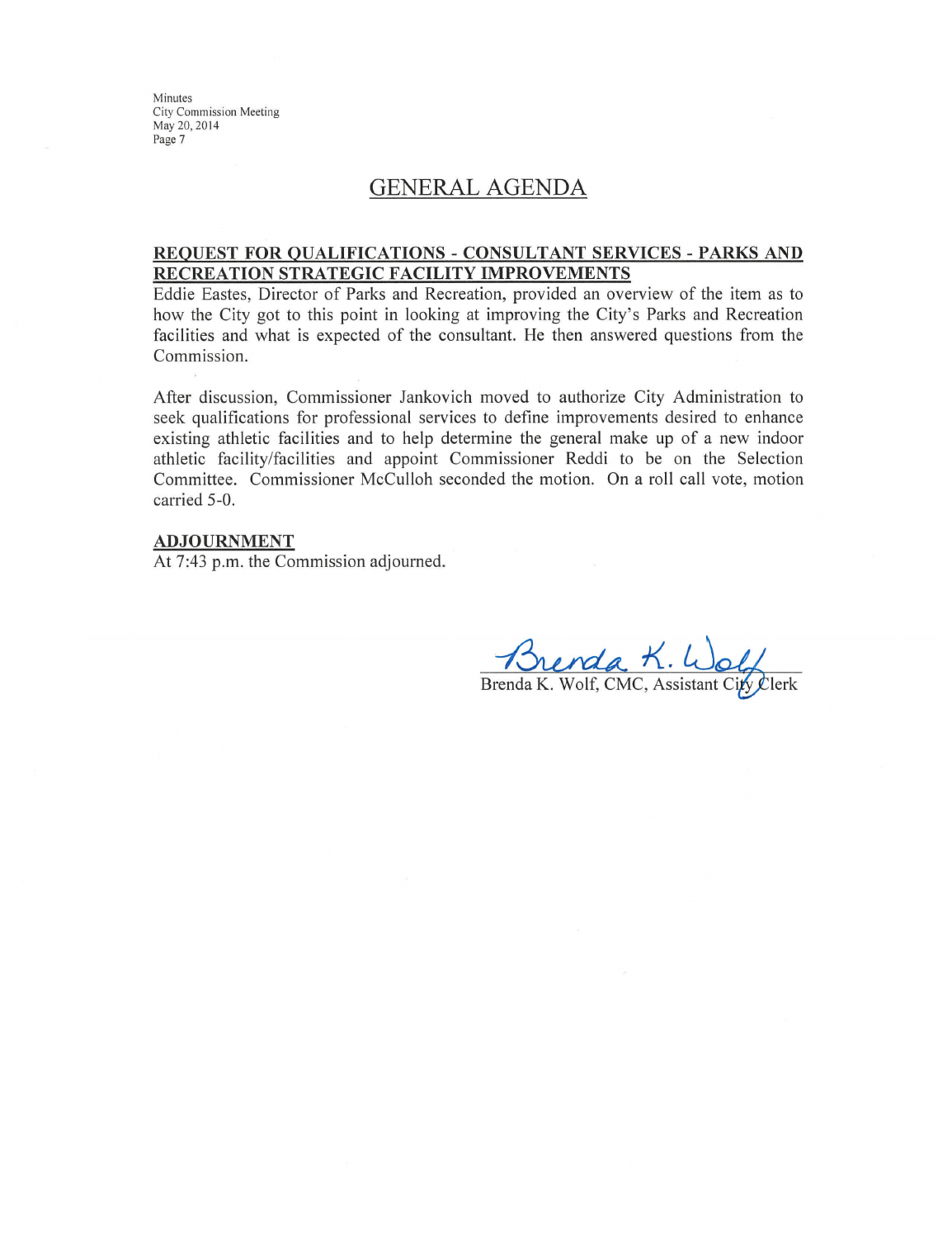*Attachment No. 1*

#### **STAFF REPORT**

**AN AMENDMENT OF ORDINANCE NO. 6282 AND THE APPROVED PRELIMINARY DEVELOPMENT PLAN OF LOT 4, SETH CHILD COMMONS PUD, COMMERCIAL PLANNED UNIT DEVELOPMENT, PROPOSED REZONING OF THE 5,208 SQUARE FOOT (.12 ACRE) TRACT OF LAND, AND THE FINAL DEVELOPMENT PLAN FOR PROPOSED LOT 1, SETH CHILD COMMONS PUD, UNIT THREE.**

# **BACKGROUND**

**APPLICANT/OWNER:** *The Manhattan Project, LLC - Bo Conrad*

#### **ADDRESS:** 598 North Winnebago Drive, Lake Winnebago, Missouri

**LOCATION:** Lot 4, Seth Child Commons and a tract associated with 225 and 227 Southwind Place (vacated Shuss Road right-of-way)

#### **AREA:** Total area: 92,292 square feet (2.12 acres)

- Lot 4, Seth Child Commons PUD: 87,084 square feet (2.00 acres)
- Vacated Shuss Road to be combined to site: 5,208 square feet (.12 acres)

#### **DATE OF PUBLIC NOTICE PUBLICATION:** March 17, 2014

### **DATE OF PUBLIC HEARING: PLANNING BOARD:** April 7, 2014 **CITY COMMISSION:** May 6, 2014

# **EXISTING PUD**

#### **Ordinance**

The Seth Child Commons Commercial Planned Unit Development was established by Ordinance No. 6282, dated August 6, 2002 (*attached*).

#### **Permitted Use, Preliminary and Final Development Plan**

Ordinance No. 6282 established the permitted uses for the Seth Child Commons PUD as all permitted and conditional uses listed in the C-2, Neighborhood Shopping District.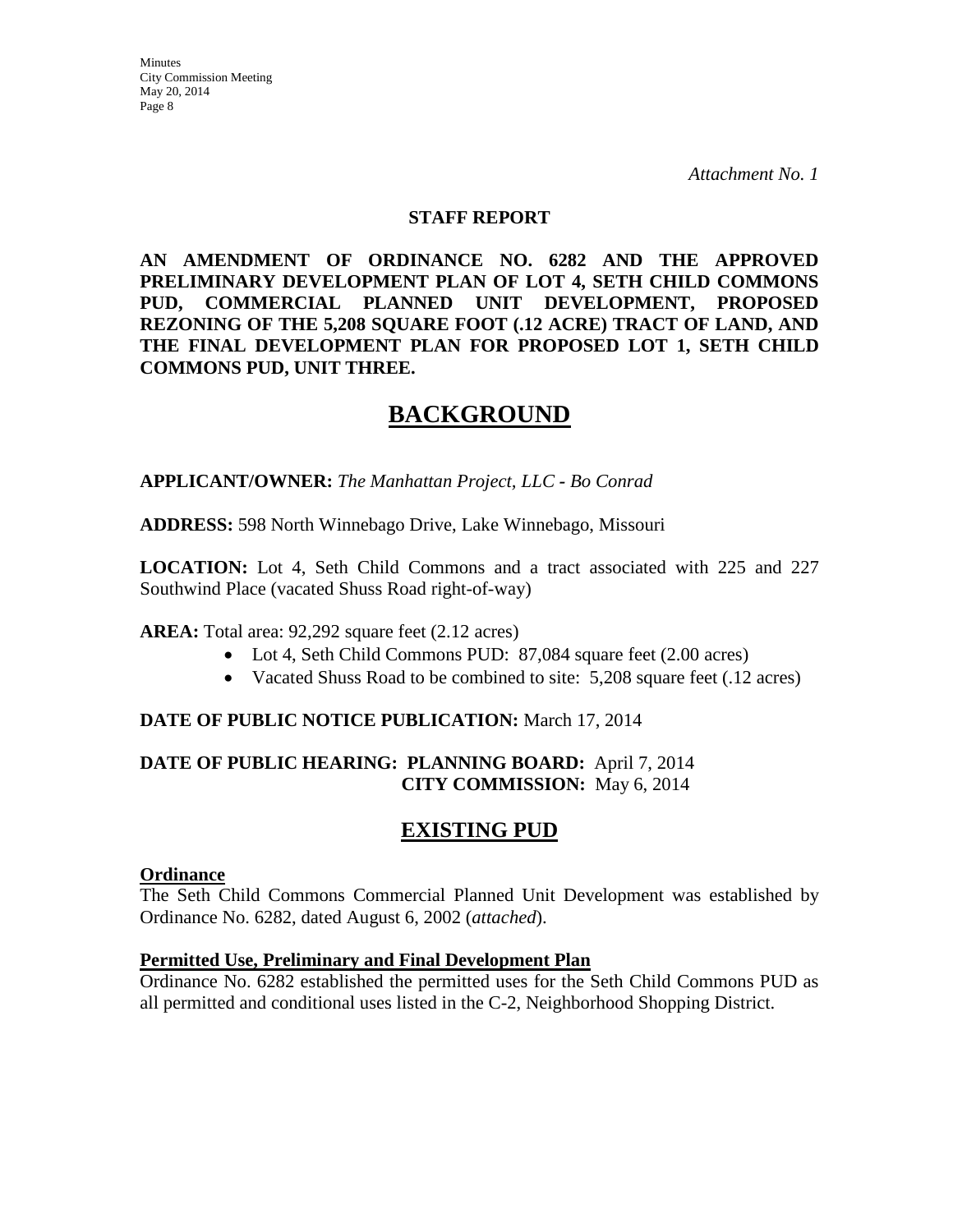*Attachment No. 1*

The Preliminary Development Plan showed the northern building on Lot 4, Seth Child Commons as an approximate 5,000 square foot dine-in restaurant. The southern building was approved to be a 7,750 square foot retail building. A parking lot servicing both buildings was approved by the Preliminary Development Plan. The Final Development Plan, approved March 15, 2004, largely implemented the development plan for the site, which created the roughly 4,500 square foot Panera restaurant.

# **PROPOSED AMENDMENT**

The applicant has proposed to acquire a thirty (30) foot by approximately one-hundred and seventy (170) foot (5,208 square feet) portion of the neighboring properties to the north to establish a drive-in pickup window for the Panera restaurant. The land to be acquired is a portion of the vacated Shuss Road right-of-way and is zoned R, Single-Family Residential District. The applicant has applied to rezone this area to become part of the Seth Child Commons PUD and proposed a Final Plat to make it a part of the existing Lot 4, which will become Lot 1, Seth Child Commons, Unit Three *(See separate memorandum).* 

### **Proposed Use and Buildings**

The proposed use on the expanded lot is the Panera drive-in restaurant. To accomplish this change in use, a 13.5 foot wide driving aisle will be constructed along the east and north sides of the building. A 350 square foot addition to the west of the existing building is proposed to accommodate the drive-in window and kitchen equipment. The actual drive-in window will face to the north. The building addition will use identical exterior materials and colors and will match the height of the existing building.

The site layout will be re-organized to provide for the drive-in. Four (4) parking spaces at the northeast corner of the parking lot are being relocated to the northwest corner of the parking lot. In total, there will be no loss in the number of parking spaces on the site.

On the southern portion of the site is an existing multi-tenant commercial building. No changes are proposed for this building.

# **Proposed Sign:**

No new signs are proposed on the building. An existing monument sign for the Panera restaurant is located generally where the driving aisle will be located. The applicant has proposed to relocate the sign to a landscape island at the entrance of the diving aisle. Pavement markings in the parking lot will direct customers to the drive-in. Signage devoted to the drive-in, including menu boards and traffic directional signs, will be installed.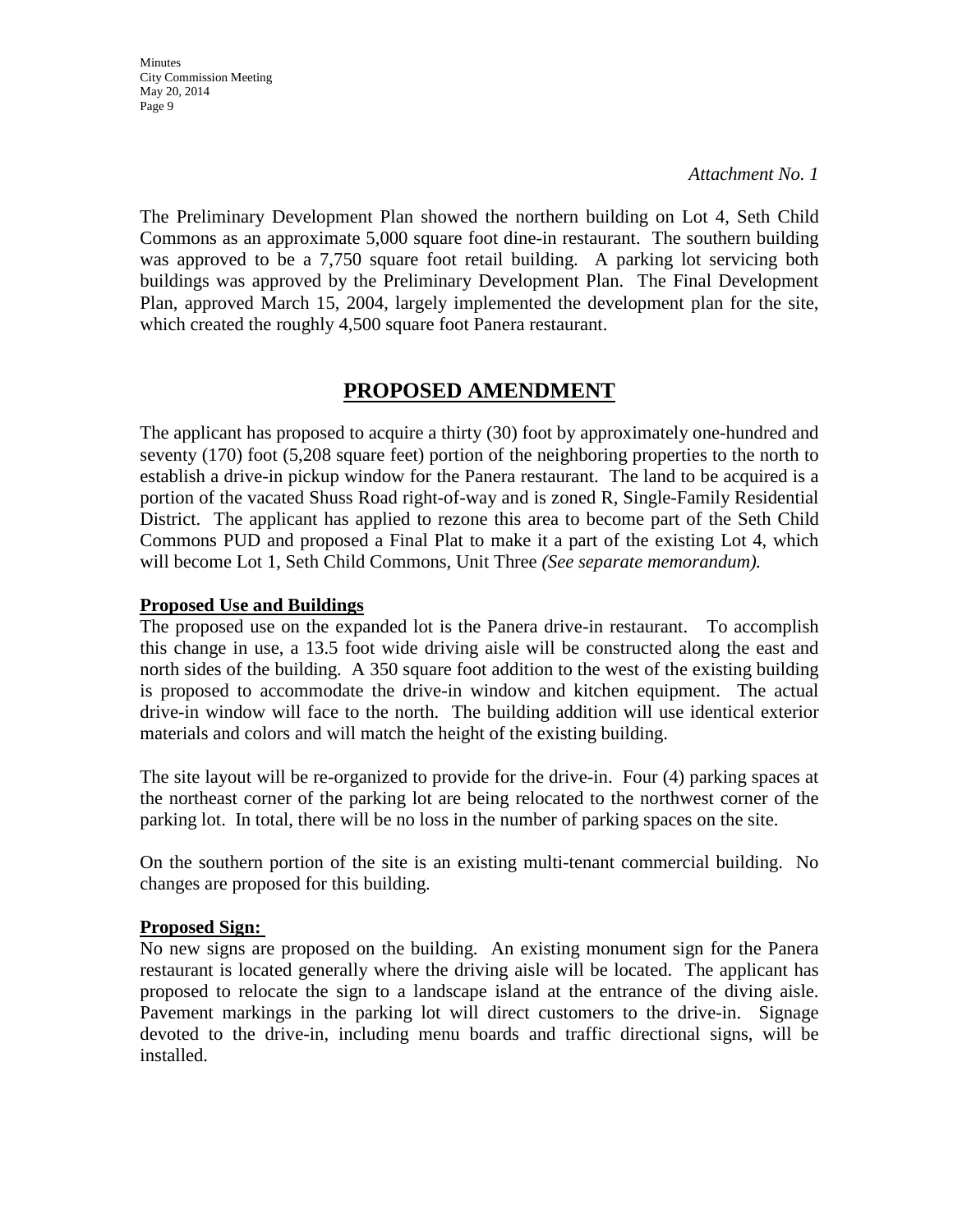The Sign Regulations were updated in 2009 to address political signs. City Administration has proposed a condition to reflect the 2009 revisions of the Sign Regulations. The condition shall read:

Except as noted, signs shall be provided as proposed in the application documents, and shall allow for exempt signage described Article VI, Section 6-104  $(A)(1),(2),(4),(5)$ , and  $(7)$ ; and, Section 6-104  $(B)(2)$  and B(5), of the Manhattan Zoning Regulations (*attached*).

#### **Proposed Lighting:**

There are existing light poles throughout the parking lot, which will not change. Exterior lights on the building consist of decorative wall lights and wall packs that are shielded and directed downward. A note on the Final Development Plan states: "Existing Site Lighting shall be moved to the exterior of the new addition. If any new lighting is required it will be similar if not an exact copy of the existing lighting."

# **MATTERS TO BE CONSIDERED WHEN AMENDING A PLANNED UNIT DEVELOPMENT**

**1. WHETHER THE PROPOSED AMENDMENT IS CONSISTENT WITH THE INTENT AND PURPOSE OF THE APPROVED PUD, AND WILL PROMOTE THE EFFICIENT DEVELOPMENT AND PRESERVATION OF THE ENTIRE PUD:** The proposed amendment is consistent with the intent and purpose of the approved Planned Unit Development. The permitted uses of the PUD consist of all permitted and conditional uses of the C-2, Neighborhood Shopping District, which includes drive-in establishments associated with permitted or other conditional uses. The PUD is required to be amended to include the 5,208 square feet of land currently zoned R, Single-Family Residential District, which is to be rezoned to PUD and become part of the site. The Preliminary Development Plan is to be amended to include the new driving lane and building addition. The amendment is in the form of a Final Development Plan.

**2. WHETHER THE PROPOSED AMENDMENT IS MADE NECESSARY BECAUSE OF CHANGED OR CHANGING CONDITIONS IN OR AROUND THE PUD, AND THE NATURE OF SUCH CONDITIONS:** The PUD Amendment is made necessary because of the change to the use of the restaurant and the need to acquire adjacent land to the north for the proposing driving aisle for the drive-in window. The proposed amendment is to Ordinance No. 6282 establishing the PUD and to the Seth Child Commons Preliminary Development Plan. The amendment is in the form of a Final Development Plan.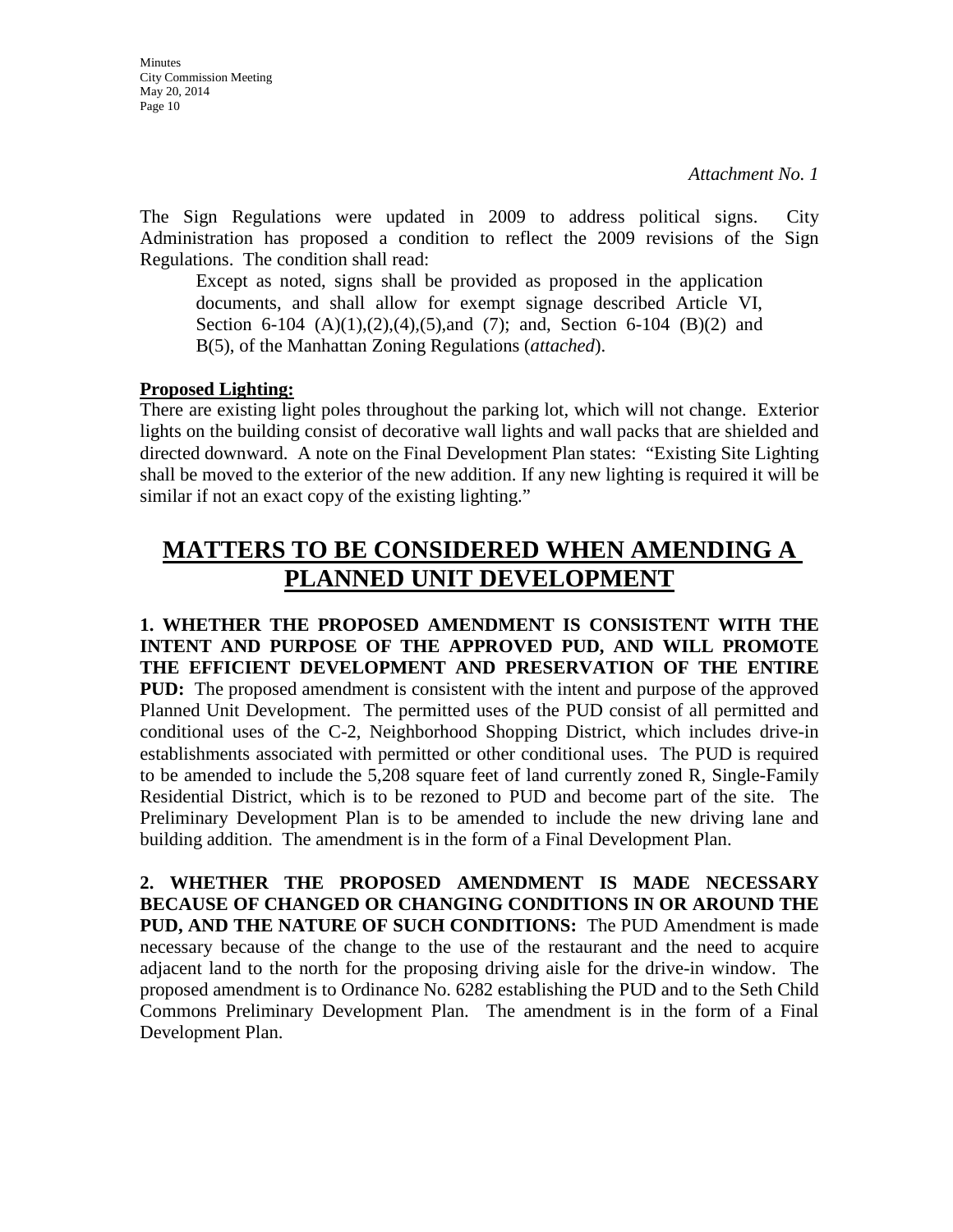*Attachment No. 1*

**3. WHETHER THE PROPOSED AMENDMENT WILL RESULT IN A RELATIVE GAIN TO THE PUBLIC HEALTH, SAFETY, CONVENIENCE OR GENERAL WELFARE, AND IS NOT GRANTED SOLELY TO CONFER A SPECIAL BENEFIT UPON ANY PERSON.** The proposed amendment will result in a relative gain to the public health, safety, convenience or general welfare by providing additional dining options in the commercial center. The proposed drive-in has been reviewed by the Engineering and Utility Divisions of the Public Works Department, as well as the Fire Department. They have determined that the layout of the site will not adversely impact the general public. No loss of parking will result and no special benefit is conferred by the proposed amendment, as the public at large will benefit from the additional commercial options in the commercial development.

# **ADDITIONAL MATTERS TO BE CONSIDERED WHEN AMENDING A PLANNED UNIT DEVELOPMENT**

**1. LANDSCAPING:** Landscaping on the site is largely in place and established. The Final Development Plan shows new landscaping proposed along the new driving aisle for the drive-in window and along the foundation of the existing building. The landscape materials proposed includes evergreen trees, ornamental trees, shrubs and ornamental grasses. Underground irrigation is proposed to maintain the landscaping.

**2. SCREENING:** A six (6) foot tall masonry enclosure surrounds the trash dumpster to the west of the building. A note on the Final Development Plan states that this enclosure will not change.

**3. DRAINAGE:** Stormwater runoff is currently collected by area inlets in the off-street parking lot and adjacent streets and directed towards a large storm sewer line, which discharges the stormwater into the open ditch to the east of the site along Seth Child Road (Highway K-113). Area inlets and storm sewer will collect stormwater in the new driving aisle and route it to the existing storm sewer line. A concrete lined drainage flume is proposed to the north of the new driving aisle to direct stormwater runoff from properties to the west and north of Shuss Road. This drainage flume leads to the open ditch along the highway to the east of the site.

The site is outside of any mapped floodplains, as shown on the current or preliminary FIRM panel C0361.

# **4. CIRCULATION:**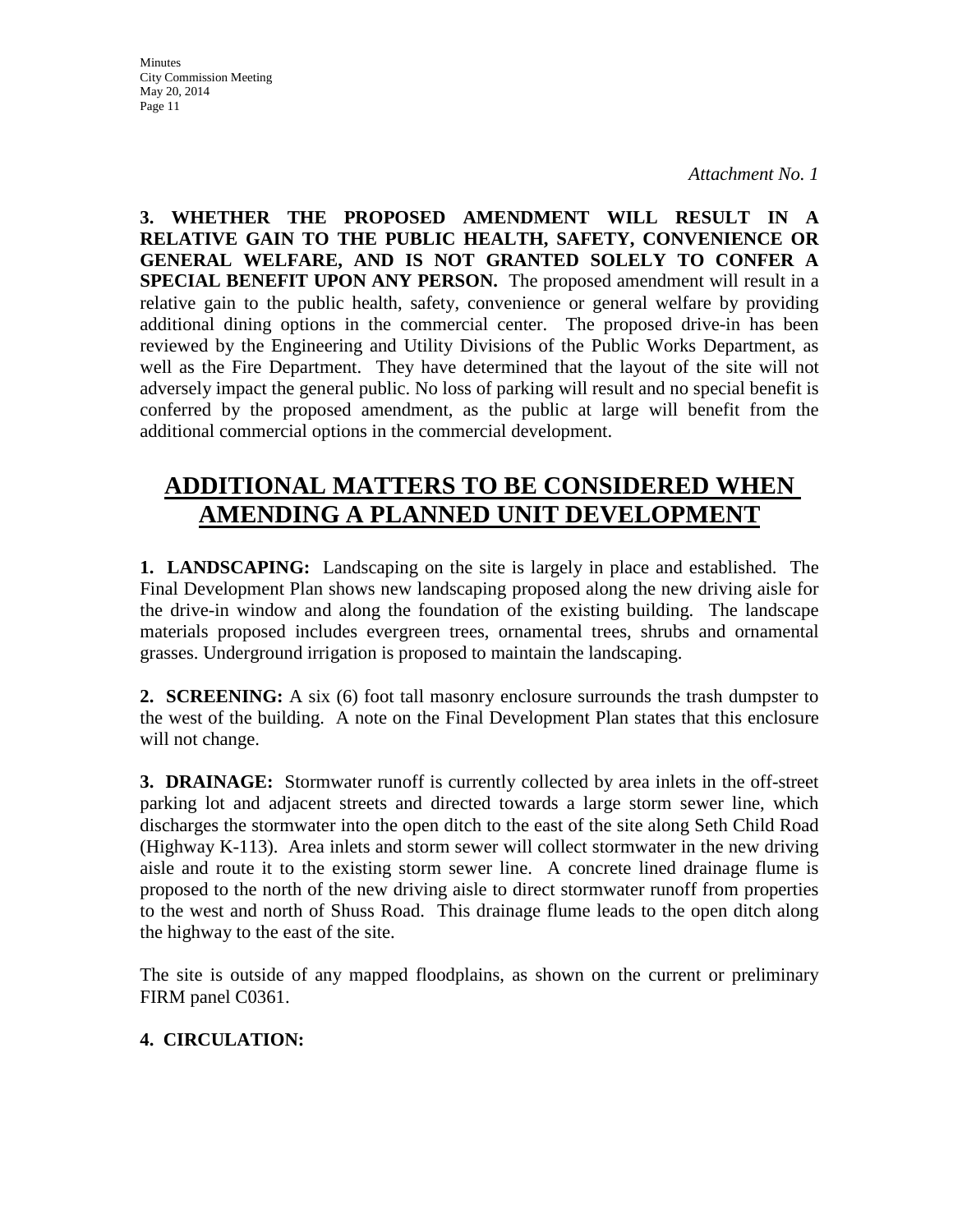*Attachment No. 1*

Public Access. The site currently gains vehicular access from one (1) curb cut on Southwind Place. No access is platted along the Seth Child Frontage Road and Seth Child Road (Highway K-113). The proposed Final Development Plan shows the new driving aisle for the drive-in window following the typical counter-clockwise circulation pattern, beginning to the south east of the existing building, traveling north along the east side and then west along the north side of the existing building, where the drive-in window will be located. The driving aisle will have enough space to have twelve (12) vehicles in line for the drive-in window. The driving aisle will then exit the site at the intersection of Southwind Place and Shuss Road. This is the preferred location for the exit of the driving aisle as identified by the Engineering Division of the Public Works Department.

Sidewalks are currently located on both sides of Southwind Place. Sidewalks are in place that takes pedestrian traffic from Southwind Place to the two (2) existing buildings.

A pedestrian easement is being proposed to the north of the driving aisle to provide for future pedestrian connection from the commercial center to sidewalks and trails planned in the future along Seth Child Road (Highway K-113).

Traffic. Schwab-Easton, P.A. conducted a traffic analysis for the proposed drive-in addition to the existing Panera restaurant. The traffic analysis found that there would be six (6) new trips in the A.M. peak hour and fifteen (15) new trips in the P.M. peak hour. The traffic analysis also reviewed a similar Panera restaurant site with a drive-in in St. Louis, Missouri to show the average service time. The St. Louis location showed that during the A.M. peak hour twenty-one (21) vehicles per hour used the drive-in window. During the P.M. peak hour, four (14) vehicles per hour used the drive-in window. The St. Louis findings could not determine how many of these trips would have existed without the drive-in window. The traffic analysis concludes that the primary analysis represents the traffic increase created by the new drive-in window at the Seth Child Road Panera location.

The traffic analysis recommended specific traffic control signage at the intersection of the drive-in window lane, Southwind Place and Shuss Road. These signs are shown on the Final Development Plan (*see traffic analysis).*

Peter Clark, Traffic Engineer for the City, has reviewed the traffic analysis and agreed with its findings (*see attached memo).*

Off-Street Parking. Ninety-seven (97) stalls are currently provided in the off-street parking lot on the site. The proposed Final Development Plan re-organizes the off-street parking lot to provide for the drive-in. Four (4) spaces on the east side of the lot will be re-located to the west side of the lot. These four (4) spaces, along with three (3) additional spaces are being reconfigured to form an arc at the northwest corner of the parking lot.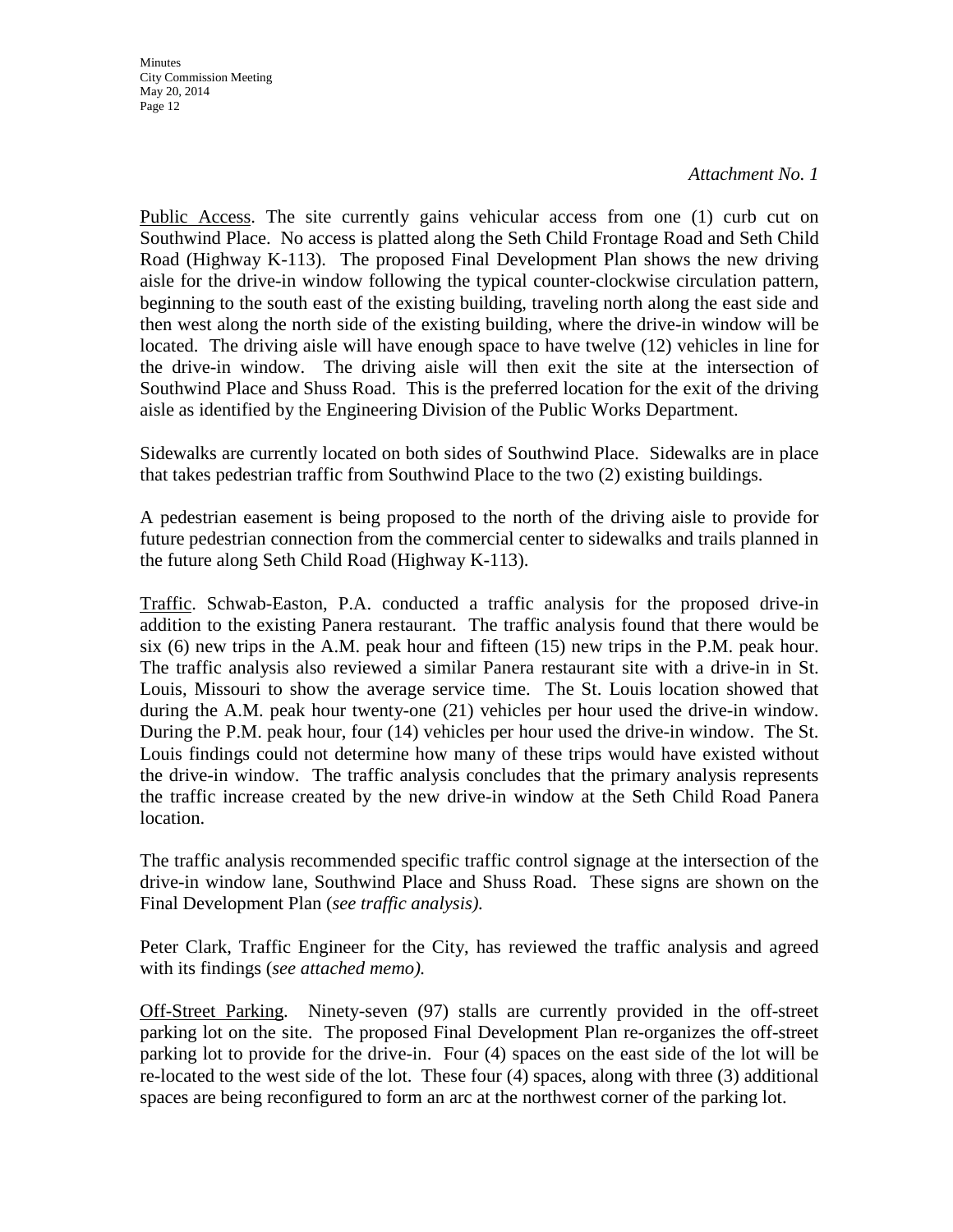The proposed reconfigured parking lot maintains ninety-seven (97) spaces.

The proposed building addition is to be approximately 350 square feet in area. This area will be primarily a "back room" kitchen area and the drive-in window. This area will not generate the need for additional parking spaces.

**5. OPEN SPACE/LANDSCAPED AND COMMON AREA:** Approximately two (2%) percent of the site is green/landscape space. An outdoor seating area is located on the east side of the building. There are no common area tracts on the site.

**6. CHARACTER OF THE NEIGHBORHOOD:** The area is characterized by a mixture of retail, restaurants, including drive-ins, service commercial, business and professional offices and two-family and multiple-family dwellings. The residential uses are to the north and west of Shuss Road. Shuss Road also provides secondary access to the singlefamily neighborhoods farther to the west.

# **MATTERS TO BE CONSIDERED WHEN REZONING**

**1. EXISTING USE:** Panera restaurant, multi-tenant commercial building and associated off-street parking lot.

**2. PHYSICAL AND ENVIRONMENTAL CHARACTERISTICS:** The site is generally flat with existing drainage to the east towards an open drainage ditch along Seth Child Road (Highway K-113). The site is not shown to be in a mapped floodplain and is not subject to floodplain development regulations.

# **3. SURROUNDING LAND USE AND ZONING:**

- **(a.) NORTH:** The 5,208 square feet (.12 acre) area to be rezoned and included in the PUD site, consisting of a portion of the vacated right-of-way along the south side of the Southwind Office Complex; R, Single-Family Residential District, Southwind Office Planned Unit Development
- **(b.) SOUTH:** Multi-tenant commercial buildings and the Target store; Seth Child Commons PUD.
- **(c.) EAST:** Seth Child Road (Highway K-113) right-of-way, a limited access arterial four-lane highway, Home Depot store, multi-tenant commercial space; R District, Manhattan Plaza PUD, Town West PUD.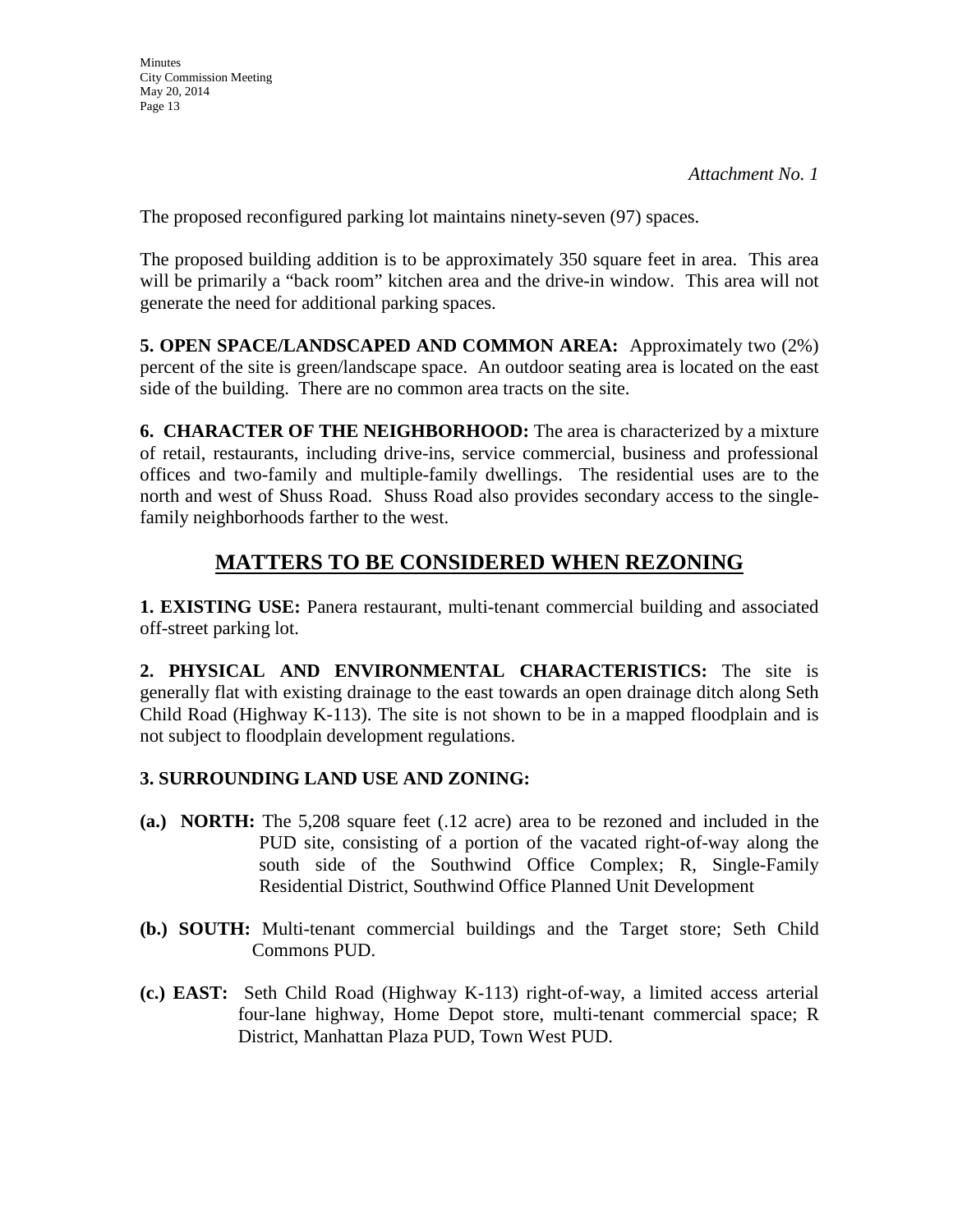**(d.) WEST:** Southwind Place, a local two-lane street with center turning lane, multitenant commercial space, drive-in restaurant, multiple-family dwellings and two-family dwellings; Seth Child Commons PUD, Southwind Lofts PUD, and R-2, Two-Family Residential District.

# **4. GENERAL NEIGHBORHOOD CHARACTER:** See above under **6, Character Of The Neighborhood.**

**5. SUITABILITY OF SITE FOR USES UNDER CURRENT ZONING:** The applicant is proposing to acquire a 30 foot by 170 foot (approximately 5,000 square foot) tract of land immediately to the north of site and add it to the existing lot to provide enough room for the driving aisle for the drive-in window. The area to be acquired is to be rezoned to the Seth Child Commons PUD and included in the Final Plat.

The proposed use is suitable under the current zoning district. The PUD allows all permitted and conditional uses of the C-2 Neighborhood Shopping District, which includes drive-in restaurants

**6. COMPATIBILITY OF PROPOSED DISTRICT WITH NEARBY PROPERTIES AND EXTENT TO WHICH IT MAY HAVE DETRIMENTAL AFFECTS:** The proposed amendment, rezoning and Final Development Plan are consistent with the commercial nature of the approved PUD and developed properties in the PUD. Expected increases in traffic, light, and noise will be relatively minimal and consistent with the predominately commercial character of the neighborhood. Residential properties near the site are a smaller part of the neighborhood. Minimal impacts on adjacent properties are anticipated and no detrimental effects are expected. Adequate off-street parking, landscaping, screening, lighting, storm water drainage improvements, and pedestrian and vehicular circulation improvements are provided, which mitigate impacts on surrounding properties.

**7. CONFORMANCE WITH COMPREHENSIVE PLAN:** The Southwest Planning Area Future Land Use Map of the Manhattan Urban Area Comprehensive Plan shows the site to be designated as Community Commercial (CC). **APPLICABLE CC POLICIES**  *(IN ITALICS)* **OF THE COMPREHENSIVE PLAN INCLUDE:**

# *CC 1: CHARACTERISTICS*

*COMMUNITY COMMERCIAL CENTERS PROVIDE A MIX OF RETAIL AND COMMERCIAL SERVICES IN A CONCENTRATED AND UNIFIED SETTING THAT SERVES THE LOCAL COMMUNITY AND MAY ALSO PROVIDE A LIMITED DRAW FOR THE SURROUNDING REGION. THESE CENTERS ARE TYPICALLY ANCHORED BY A LARGER NATIONAL CHAIN, BETWEEN 120,000 AND 250,000 SQUARE FEET, WHICH MAY PROVIDE SALES OF A VARIETY OF*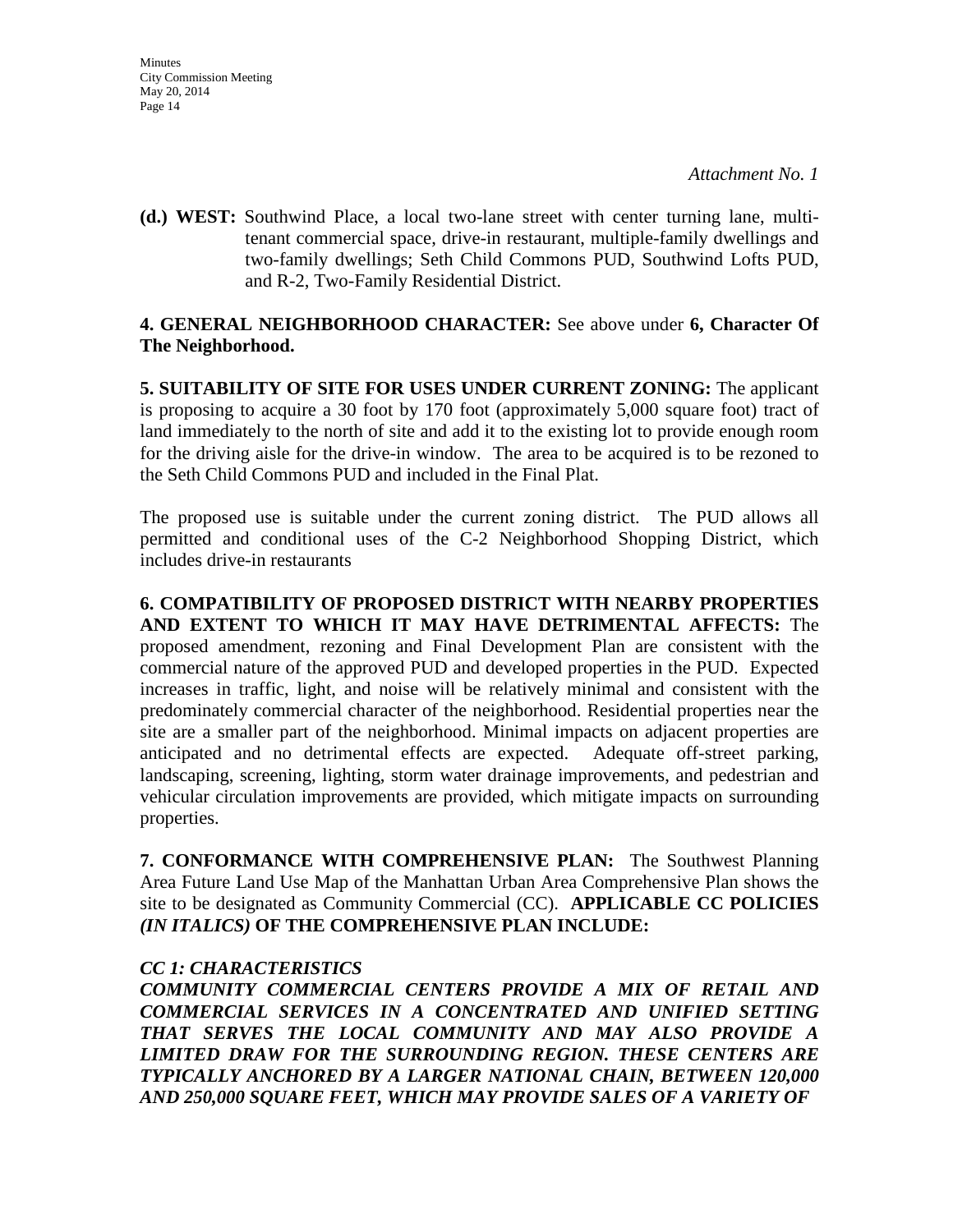*Attachment No. 1*

*GENERAL MERCHANDISE, GROCERY, APPAREL, APPLIANCES, HARDWARE, LUMBER, AND OTHER HOUSEHOLD GOODS. CENTERS MAY ALSO BE ANCHORED BY SMALLER USES, SUCH AS A GROCERY STORE, AND MAY INCLUDE A VARIETY OF SMALLER, COMPLEMENTARY USES, SUCH AS RESTAURANTS, SPECIALTY STORES (SUCH AS BOOKS, FURNITURE, COMPUTERS, AUDIO, OFFICE SUPPLIES, OR CLOTHING STORES), PROFESSIONAL OFFICES AND HEALTH SERVICES. THE CONCENTRATED, UNIFIED DESIGN OF A COMMUNITY COMMERCIAL CENTER ALLOWS IT TO MEET A VARIETY OF COMMUNITY NEEDS IN A "ONE-STOP SHOP" SETTING, MINIMIZING THE NEED FOR MULTIPLE VEHICLE TRIPS TO VARIOUS COMMERCIAL AREAS AROUND THE COMMUNITY. ALTHOUGH SOME SINGLE USE HIGHWAY-ORIENTED COMMERCIAL ACTIVITIES WILL CONTINUE TO OCCUR IN SOME AREAS, THIS PATTERN OF DEVELOPMENT IS GENERALLY NOT ENCOURAGED.* 

#### *CC 2: LOCATION*

*COMMUNITY COMMERCIAL CENTERS SHOULD BE LOCATED AT THE INTERSECTION OF ONE OR MORE MAJOR ARTERIAL STREETS. THEY MAY BE LOCATED ADJACENT TO URBAN RESIDENTIAL NEIGHBORHOODS AND MAY OCCUR ALONG MAJOR HIGHWAY CORRIDORS AS EXISTING USES BECOME OBSOLETE AND ARE PHASED OUT AND REDEVELOPED OVER TIME. LARGE FOOTPRINT RETAIL BUILDINGS (OFTEN KNOWN AS "BIG-BOX" STORES) SHALL ONLY BE PERMITTED IN AREAS OF THE CITY WHERE ADEQUATE ACCESS AND SERVICES CAN BE PROVIDED.* 

#### *CC 3: SIZE*

*TYPICALLY REQUIRE A SITE OF BETWEEN 10 AND 30 ACRES.*

#### *CC 4: UNIFIED SITE DESIGN*

*A UNIFIED SITE LAYOUT AND DESIGN CHARACTER (BUILDINGS, LANDSCAPING, SIGNAGE, PEDESTRIAN AND VEHICULAR CIRCULATION) SHALL BE REQUIRED AND ESTABLISHED FOR THE CENTER TO GUIDE CURRENT AND FUTURE PHASES OF DEVELOPMENT. BUILDING AND SITE DESIGN SHOULD BE USED TO CREATE VISUAL INTEREST AND ESTABLISH A MORE PEDESTRIAN-ORIENTED SCALE FOR THE CENTER AND BETWEEN OUT LOTS.* 

#### *CC 5: ARCHITECTURAL CHARACTER*

*Community Commercial Centers shall be required to meet a basic level of architectural detailing, compatibility of scale with surrounding areas, pedestrian and bicycle access, and mitigation of negative visual impacts such as large building walls, parking areas, and service and loading areas. While these requirements apply to all community commercial*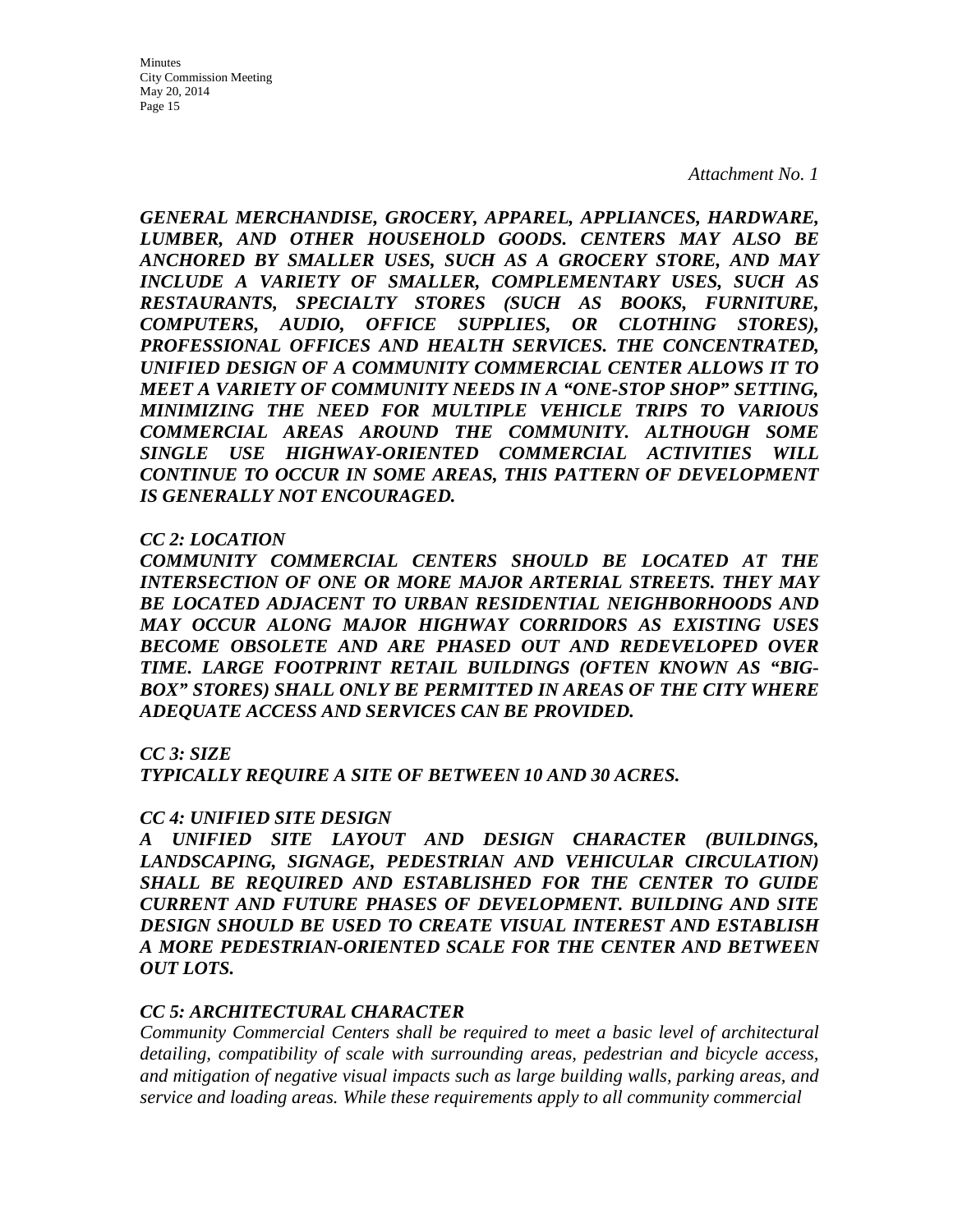*development, they are particularly important to consider for larger footprint retail buildings, or "big box" stores. A basic level of architectural detailing shall include, but not be limited to, the following:* 

- *Façade and exterior wall plane projections or recesses;*
- *Arcades, display windows, entry areas, awnings, or other features along facades facing public streets;*
- *Building facades with a variety of detail features (materials, colors, and patterns); and*
- *High quality building materials.*

### *CC 6: ORGANIZATION OF USES*

*COMMUNITY COMMERCIAL SERVICES SHOULD BE CONCENTRATED AND CONTAINED WITHIN PLANNED ACTIVITY CENTERS, OR NODES, THROUGHOUT THE COMMUNITY. WITHIN EACH ACTIVITY CENTER OR NODE, COMPLEMENTARY USES SHOULD BE CLUSTERED WITHIN WALKING DISTANCE OF EACH OTHER TO FACILITATE EFFICIENT, "ONE-STOP SHOPPING", AND MINIMIZE THE NEED TO DRIVE BETWEEN MULTIPLE AREAS OF THE CENTER. LARGE FOOTPRINT RETAIL BUILDINGS, OR "BIG-BOX" STORES SHOULD BE INCORPORATED AS PART OF AN ACTIVITY CENTER OR NODE ALONG WITH COMPLEMENTARY USES. ISOLATED SINGLE STORE DEVELOPMENTS ARE STRONGLY DISCOURAGED.* 

#### *CC 7: PARKING DESIGN AND LAYOUT*

*UNINTERRUPTED EXPANSES OF PARKING SHOULD BE AVOIDED. PARKING AREAS SHOULD BE BROKEN INTO SMALLER BLOCKS DIVIDED BY LANDSCAPING AND PEDESTRIAN WALKWAYS. PARKING AREAS SHOULD BE DISTRIBUTED BETWEEN THE FRONT AND SIDES OF BUILDINGS, OR FRONT AND REAR, RATHER THAN SOLELY IN FRONT OF BUILDINGS TO THE EXTENT POSSIBLE.* 

#### *CC 8: CIRCULATION AND ACCESS*

*CLEAR, DIRECT PEDESTRIAN CONNECTIONS SHOULD BE PROVIDED THROUGH PARKING AREAS TO BUILDING ENTRANCES AND TO SURROUNDING NEIGHBORHOODS OR STREETS. INTEGRATE MAIN ENTRANCES OR DRIVEWAYS WITH THE SURROUNDING STREET NETWORK TO PROVIDE CLEAR CONNECTIONS BETWEEN USES FOR VEHICLES, PEDESTRIANS, AND BICYCLES.* 

**THE PROPOSED AMENDMENT CONFORMS TO THE COMPREHENSIVE PLAN.**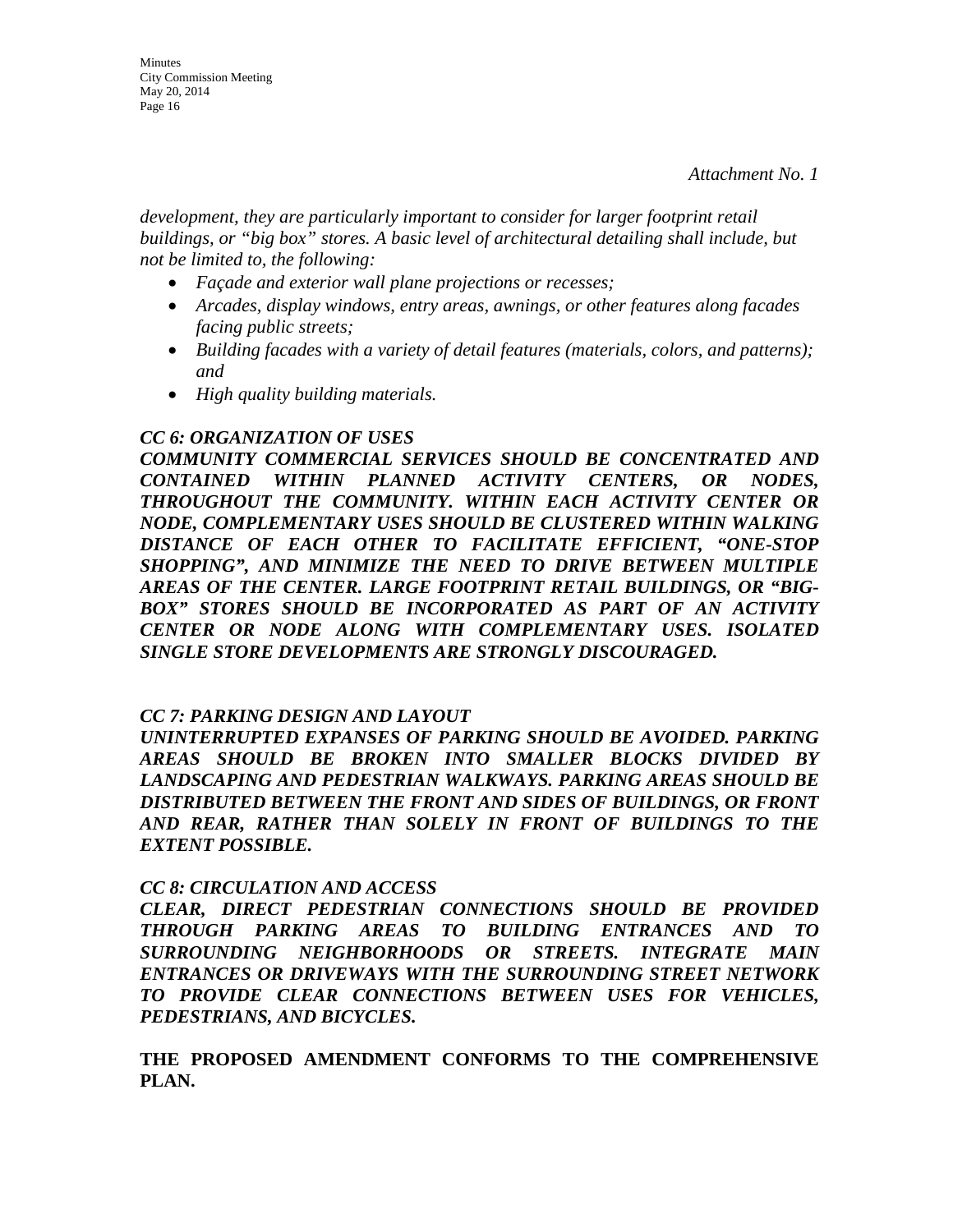*Attachment No. 1*

#### **8. ZONING HISTORY AND LENGTH OF TIME VACANT AS ZONED:**

- February 20, 1968 Annexation and rezoning to A, Single and Two-Family Dwelling District.
- 1969 Rezoning to R, Single-Family Residential District.
- 1971 Request to rezone a 22 acre tract to PUD for Land Mark shopping center consisting of 242,584 square feet of floor area, for 2 major department stores, supermarket, automotive center, service stations and numerous small shops and 1,249 parking spaces. The Planning Board recommended approval. The City Commission returned the item to the Planning Board and, on reconsideration; the Planning Board reversed its recommendation and recommended denial. The City Commission denied the request.
- 1972 Proposed rezoning from R District to PUD for a shopping center, consisting of a 187,231 square feet of floor area, on a 23.67 acre tract of land. The Planning Board recommended denial and the motion failed on a voted 4-4. The City Commission denied the request.
- 1977 Proposed rezoning for a shopping center consisting of 286,540 square feet of floor area, 2 department stores of approximately 62,000 square feet, 94,000 square feet of other retail floor space, and 1,592 parking spaces. No minutes are available for the December 19, 1977 Planning Board meeting. The application appears to have stopped at the Planning Board.
- 1985-1986 The Manhattan Urban Area Planning Board recommends approval of a Wal-Mart PUD on an 8.9 acre tract of land consisting of a 65,900 square foot building with 398 off-street parking spaces. City Commission approves PUD.
- 1995 City Commission approves Declaration and Owner files Declaration.
- 1999 Manhattan Urban Area Planning Board recommends approval of the rezoning for a Wal-Mart PUD on a 24.3 acre tract of land consisting of a 153,085 square foot Super-Wal-Mart with 748 parking spaces. The City Commission denied the rezoning.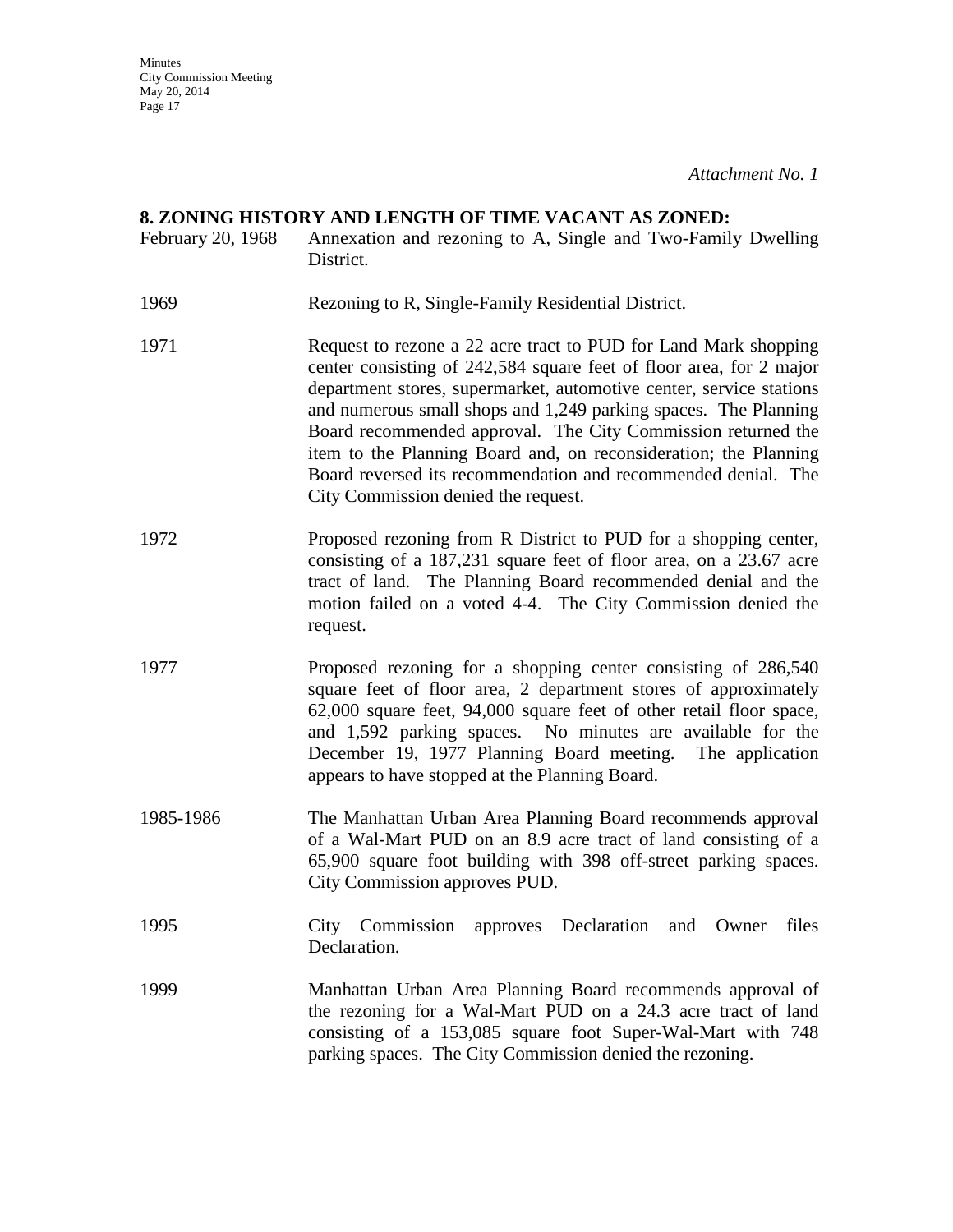| July 1, 2002    | Manhattan Urban Area Planning Board recommends approval of<br>the rezoning of Seth Child Commons PUD, from PUD and R<br>District, to PUD, for a Target and other commercial uses on a 29<br>acre tract of land. |
|-----------------|-----------------------------------------------------------------------------------------------------------------------------------------------------------------------------------------------------------------|
| July 16, 2002   | City Commission approves first reading of an ordinance rezoning<br>the PUD.                                                                                                                                     |
| August 6, 2002  | City Commission considers approval of Ordinance No. 6282<br>rezoning the PUD.                                                                                                                                   |
| August 19, 2002 | Manhattan Urban Area Planning Board approves the Final<br>Development Plan of Phase One of the Seth Child Commons PUD,<br>and the Final Plat of Seth Child Commons, A Commercial Planned<br>Unit Development.   |
| Sept. 3, 2002   | City Commission accepts easements and rights-of-way as shown on<br>the Final Plat of Seth Child Commons, A Commercial Planned Unit<br>Development.                                                              |
| May 19, 2003    | Manhattan Urban Area Planning Board approves the Final Plat of<br>Seth Child Commons, Unit Two.                                                                                                                 |
| June 3, 2003    | City Commission accepts easements and rights-of-way as shown on<br>the Final Plat of Seth Child Commons, Unit Two.                                                                                              |

**9. CONSISTENCY WITH INTENT AND PURPOSE OF THE ZONING ORDINANCE:** The intent and purpose of the Zoning Regulations is to protect the public health, safety, and general welfare; regulate the use of land and buildings within zoning districts to assure compatibility; and to protect property values.

The PUD Regulations are intended to provide a maximum choice of living environments by allowing a variety of housing and building types; a more efficient land use than is generally achieved through conventional development; a development pattern that is in harmony with land use density, transportation facilities and community facilities; and a development plan which addresses specific needs and unique conditions of the site which may require changes in bulk regulations or layout. The proposed amendment, rezoning and Final Development Plan are consistent with the intent and purposes of the Zoning Regulations, and the intent of the PUD Regulations.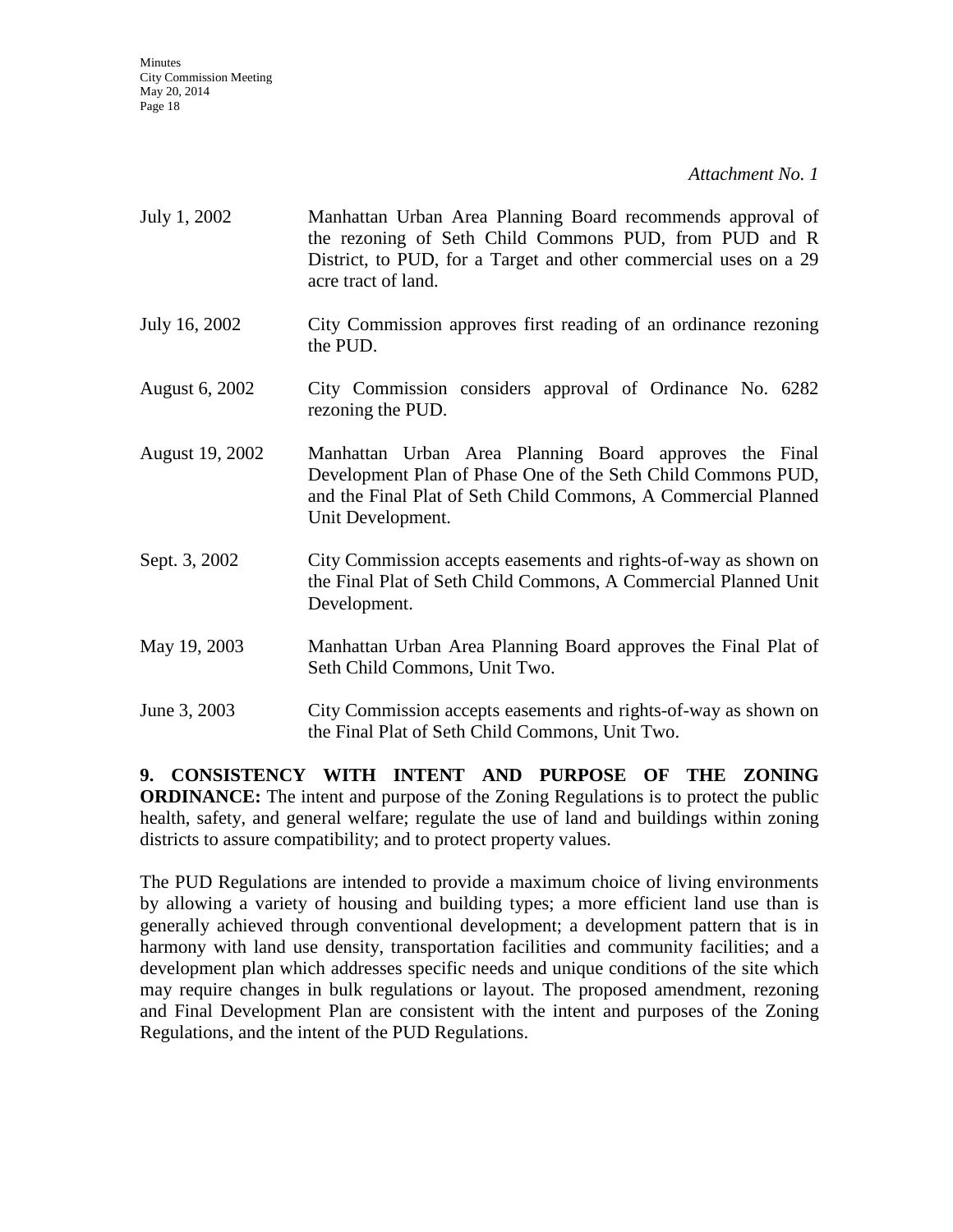*Attachment No. 1*

The proposed amendment, rezoning and Final Development create a building addition to include a drive-in window and driving lane. The proposal is consistent with the existing commercial development established by the PUD. Drive-in restaurants are a permitted use in the PUD. The area proposed to be rezoned and included into the site with the Final Plat of Seth Child Commons, Unit Three will provide the appropriate space for the driving lane and building addition.

# **10. RELATIVE GAIN TO THE PUBLIC HEALTH, SAFETY AND WELFARE THAT DENIAL OF THE REQUEST WOULD ACCOMPLISH, COMPARED WITH THE HARDSHIP IMPOSED UPON THE APPLICANT:**

There appears to be no relative gain to the public that denial would accomplish. Minimal impact on the public is expected as a result of traffic and storm water. Transportation and storm water proposals are consistent with the policies of the City. Denial of the amendment and rezoning would be a hardship on the owner because no adverse effects on the public are expected.

**11. ADEQUACY OF PUBLIC FACILITIES AND SERVICES:** Adequate public streets, sanitary sewer and storm sewer, fire hydrants, streets, and sidewalks will be provided.

# **12. OTHER APPLICABLE FACTORS:** None.

**13. STAFF COMMENTS:** All provisions of Ordinance No. 6282 that are not in conflict with this amendment shall remain in force. Condition 5, in Ordinance No. 6282, is proposed to be modified regarding exempt signage due to updating of the sign provisions for exempt signage since 2009 when the PUD was approved.

City Administration recommends approval of the proposed rezoning of the 5,208 square foot (.12 acre) tract of land, generally located along the north side of Panera Bread, from R, Single-Family Residential District, to PUD, Seth Child Commons Commercial Planned Unit Development, based on the findings in the Staff Report.

City Administration also recommends approval of the proposed amendment of Ordinance No. 6282 and the approved Preliminary Development Plan of Lot 4, Seth Child Commons; and, approval of the Final Development Plan to be known as Lot 1, Seth Child Commons, Unit Three, Commercial Planned Unit Development, based on the findings in the Staff Report, subject to the following conditions:

- 1. Landscaping and irrigation shall be provided pursuant to a Landscaping Performance Agreement between the City and the owner, which shall be entered into prior to issuance of a building permit.
- 2. All landscaping and irrigation shall be maintained in good condition.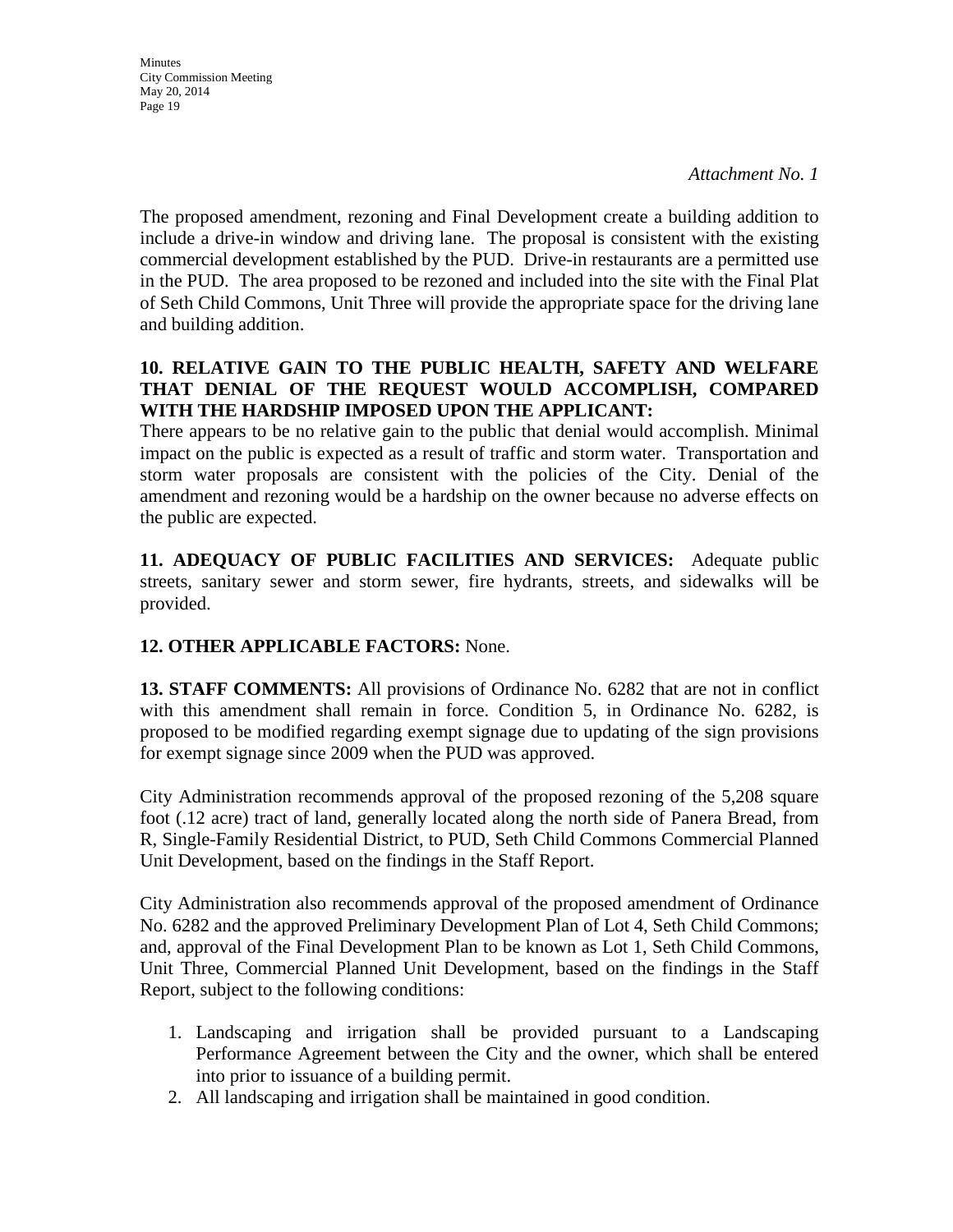3. Signs shall be provided as proposed in the application documents, and shall allow for exempt signage described in Article VI, Section 6-104  $(A)(1),(2),(4),(5)$ , and (7); and, Section 6-104 (B)(2) and B(5), of the Manhattan Zoning Regulations.

# **ALTERNATIVES:**

- 1. Recommend approval of the proposed rezoning of the 5,208 square foot (.12 acre) tract of land, from R, Single-Family Residential District, to PUD; and approval of the proposed amendment of Ordinance No. 6282 and the approved Preliminary Development Plan of Lot 4, Seth Child Commons; and, approval of the Final Development Plan to be known as Lot 1, Seth Child Commons, Unit Three, Commercial Planned Unit Development stating the basis for such recommendation.
- 2. Recommend denial of the proposed rezoning of the 5,208 square foot (.12 acre) tract of land, from R, Single-Family Residential District, to PUD; and denial of the proposed amendment of Ordinance No, 6282 and the approved Preliminary Development Plan of Lot 4, Seth Child Commons; and, denial of the Final Development Plan to be known as Lot 1, Seth Child Commons, Unit Three, Commercial Planned Unit Development, stating the specific reasons for denial.
- 3. Table the proposed Amendment to a specific date, for specifically stated reasons.

# **POSSIBLE MOTIONS:**

The Planning Board recommends approval of the proposed rezoning of the 5,208 square foot (.12 acre) tract of land, generally located along the north side of Panera Bread, from R, Single-Family Residential District, to PUD, Seth Child Commons Commercial Planned Unit Development, based on the findings in the Staff Report; and,

Recommends approval of the proposed amendment of Ordinance No. 6282 and the approved Preliminary Development Plan of Lot 4, Seth Child Commons; and, approval of the Final Development Plan to be known as Lot 1, Seth Child Commons, Unit Three, Commercial Planned Unit Development, based on the findings in the Staff Report, subject to the three conditions of approval listed in the Staff Report.

**PREPARED BY:** Chad Bunger, AICP, CFM, Senior Planner

**DATE:** March 27, 2014

14022}SR}AmendLot1SethChildCommonsUnit3.docx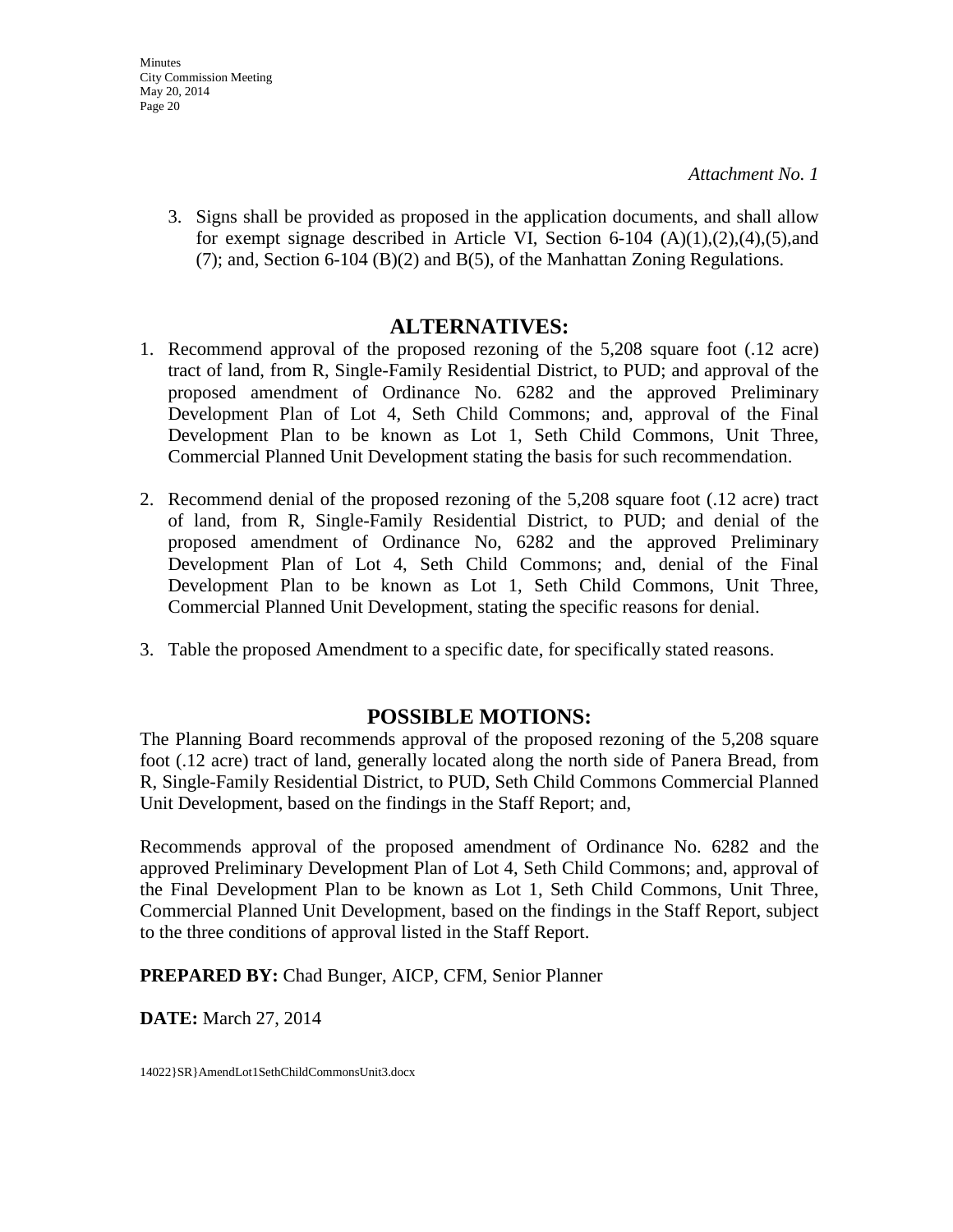### **STAFF REPORT**

**ON AN APPLICATION TO REZONE:** An approximately 9.7 acre tract of land to be known as the Enclave Addition, Unit One.

## **FROM:** County **R-PUD, RESIDENTIAL PLANNED UNIT DEVELOPMENT DISTRICT.**

**TO:** R, Single-Family Residential District.

**APPLICANT:** SMH Consultants – Jeffrey Hancock

**ADDRESS:** 4201B Anderson Avenue, Suite 2, Manhattan, KS 66503

# **OWNERS: ENCLAVE HOLDINGS, LLC – KAIL KATZENMEIER**

**ADDRESS:** 330 Poyntz Avenue, Suite 210, Manhattan, KS 66502

**LOCATION:** Generally located along the east side of Grand Mere Parkway, and east of the intersection of Grand Mere Parkway and Bellerive Terrace.

**AREA: A**pproximately 9.7 acres

**DATE OF NEIGHBORHOOD MEETING:** February 18, 2014

# **DATE OF PUBLIC NOTICE PUBLICATION:** March 31, 2014

# **DATE OF PUBLIC HEARING: PLANNING BOARD:** April 21, 2014 **CITY COMMISSION:** May 6, 2014

*The applicant is also requesting annexation into the City of Manhattan and has proposed a Preliminary Plat of the Enclave Addition*, *Unit One, which will create a total of eleven (11) single-family lots.*

# **THIRTEEN MATTERS TO BE CONSIDERED WHEN REZONING**

**1. EXISTING USE:** Open and undeveloped tract of land in Grand Mere, a master planned golf course community.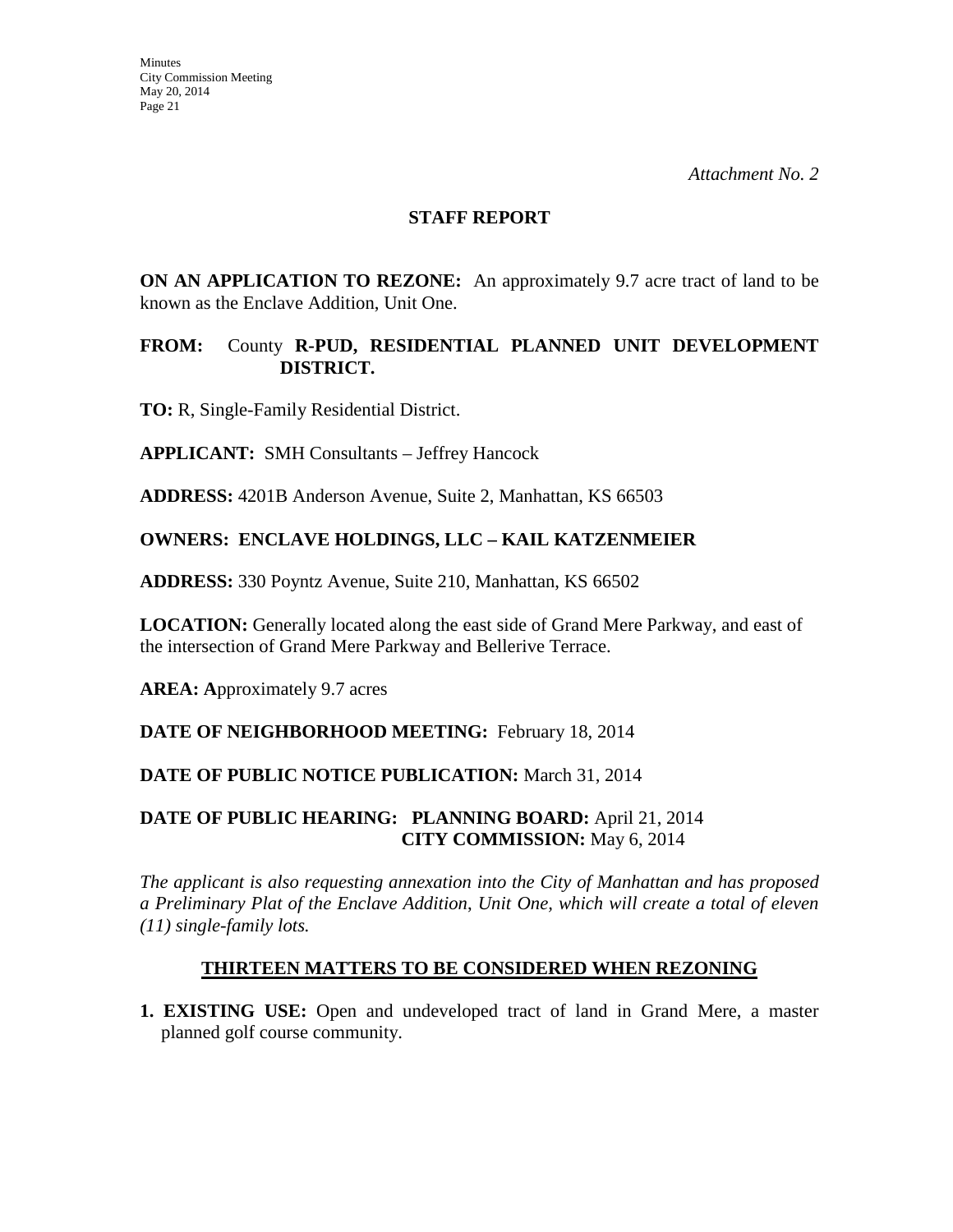**2. PHYSICAL AND ENVIRONMENTAL CHARACTERISTICS:** Open range land with native grass cover. The site is an irregular shaped tract with two  $(2)$  natural ravines present on the north and south borders of the development. The site drains generally northeast to these ravines, which ultimately drain to Little Kitten Creek. The site is mostly native grass with tree cover along the natural ravines.

#### **3. SURROUNDING LAND USE AND ZONING:**

- **NORTH:** Undeveloped land in a future Grand Mere neighborhood, open space and Colbert Hills Golf Course; County R-PUD, Residential Planned Unit Development and R-S, Single-Family Residential Suburban District.
- **SOUTH:** Undeveloped land in a future Grand Mere neighborhood and large lot, single-family homes in the Heartland Neighborhood of Grand Mere; County R-PUD and R, Single-Family Residential District.
- **EAST:** Large lot, single-family homes in the Heartland Neighborhood of Grand Mere; R, Single-Family Residential District.
- **WEST:** Single-family attached dwellings and single-family detached homes in the Bellerive Neighborhood of Grand Mere; R-2, Two-Family Residential District and R-3, Multiple-Family Residential District.
- **4. GENERAL NEIGHBORHOOD CHARACTER:** The general area is a mixture of undeveloped land, land recently platted and in the early stages of development, and Colbert Hills Golf Course.
- **5. SUITABILITY OF SITE FOR USES UNDER CURRENT ZONING:** The site was rezoned to County R-PUD in 1997. At the time of the rezoning, the golf course developer wanted assurance that when the golf course was annexed that a zoning, specifically the County R-PUD for the golf course, was attached. The rezoning to R-PUD was done primarily for the benefit of the golf course development. Those portions of Grand Mere that are not yet annexed remain County R-PUD. The current County R-PUD predated the Grand Mere Master Plan and Manhattan Urban Area Comprehensive Plan, which currently recommend "Villas" and low to medium residential density, respectively. Development in Grand Mere is progressing to ensure attractive and orderly neighborhoods in response to market demand. The Enclave Addition, Unit One, site is suitable for the proposed rezoning to the R District.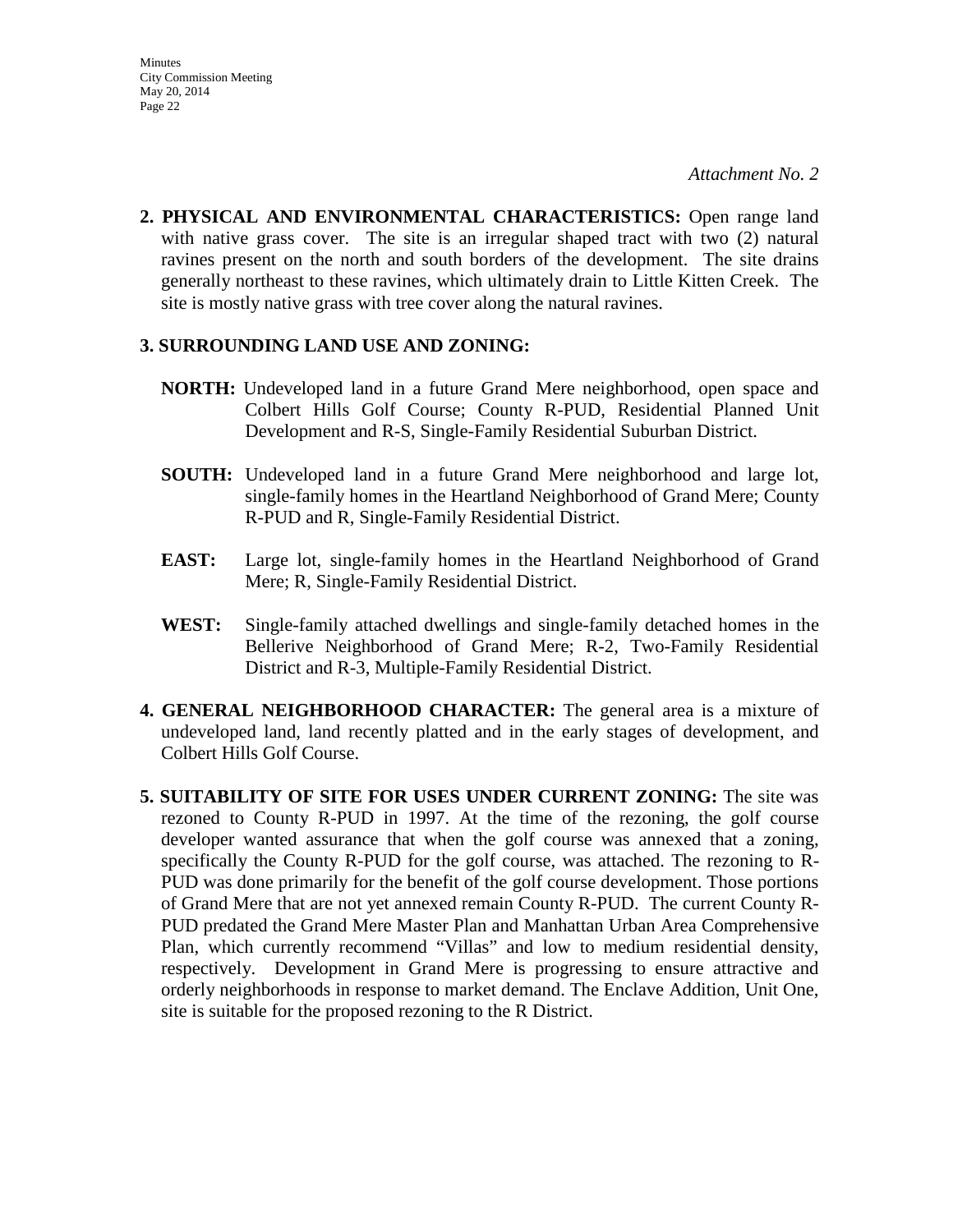**6. COMPATIBILITY OF PROPOSED DISTRICT WITH NEARBY PROPERTIES AND EXTENT TO WHICH IT MAY HAVE DETRIMENTAL AFFECTS:** The proposed rezoning to R, Single-Family Residential District is compatible with surrounding properties. An increase in light, noise and traffic is expected, however these increases should cause minimal impact on adjacent residential properties. The proposed Preliminary Plat of the Enclave Addition, Unit One, shows single-family lots that range from 0.66 acres to 0.96 acres in lot area. The proposed lots are similar to the single-family lots found in the Heartland Neighborhood to the south and east of the site and are proposed to have homes similar in character to the existing homes in the neighborhood.

To ensure compatibility within Grand Mere, private architectural guidelines and design standards provide for building review and approval. A private design review committee is responsible for enforcement of guidelines and standards *(see policy statement below under Grand Mere Community Master Plan, Part III.)* The guidelines and standards are private and are not part of the rezoning. The policy statements are mentioned because they are part of the Grand Mere Master Plan policies.

The applicant held a neighborhood meeting on February 18, 2014. According to the meeting report, one (1) neighbor attended the meeting and raised questions regarding the project's location of street, utilities and stormwater management.

#### **7. CONFORMANCE WITH COMPREHENSIVE PLAN:**

The Enclave Addition**,** Unit One**,** is shown on the Future Land Use Map in the Northwest Planning Area as Residential Low/Medium Density, RLM and Residential Medium/High Density, RMH. Approximately the western half of the tract is in the RMH designation**.**

Applicable RLM policies *(in italics)* of the Comprehensive Plan include:

#### *Residential Low/Medium Density (RLM)*

#### *RLM 1: Characteristics*

*The Residential Low/Medium Density designation incorporates a range of singlefamily, single-family attached, duplex, and town homes, and in appropriate cases include complementary neighborhood-scale supporting land uses, such as retail, service commercial, and office uses in a planned neighborhood setting, provided they conform with the policies on Neighborhood Commercial Centers. Small-scale multiple-family buildings and condominiums may be permissible as part of a planned unit development, or special mixed-use district, provided open space requirements are adequate to stay within desired densities.*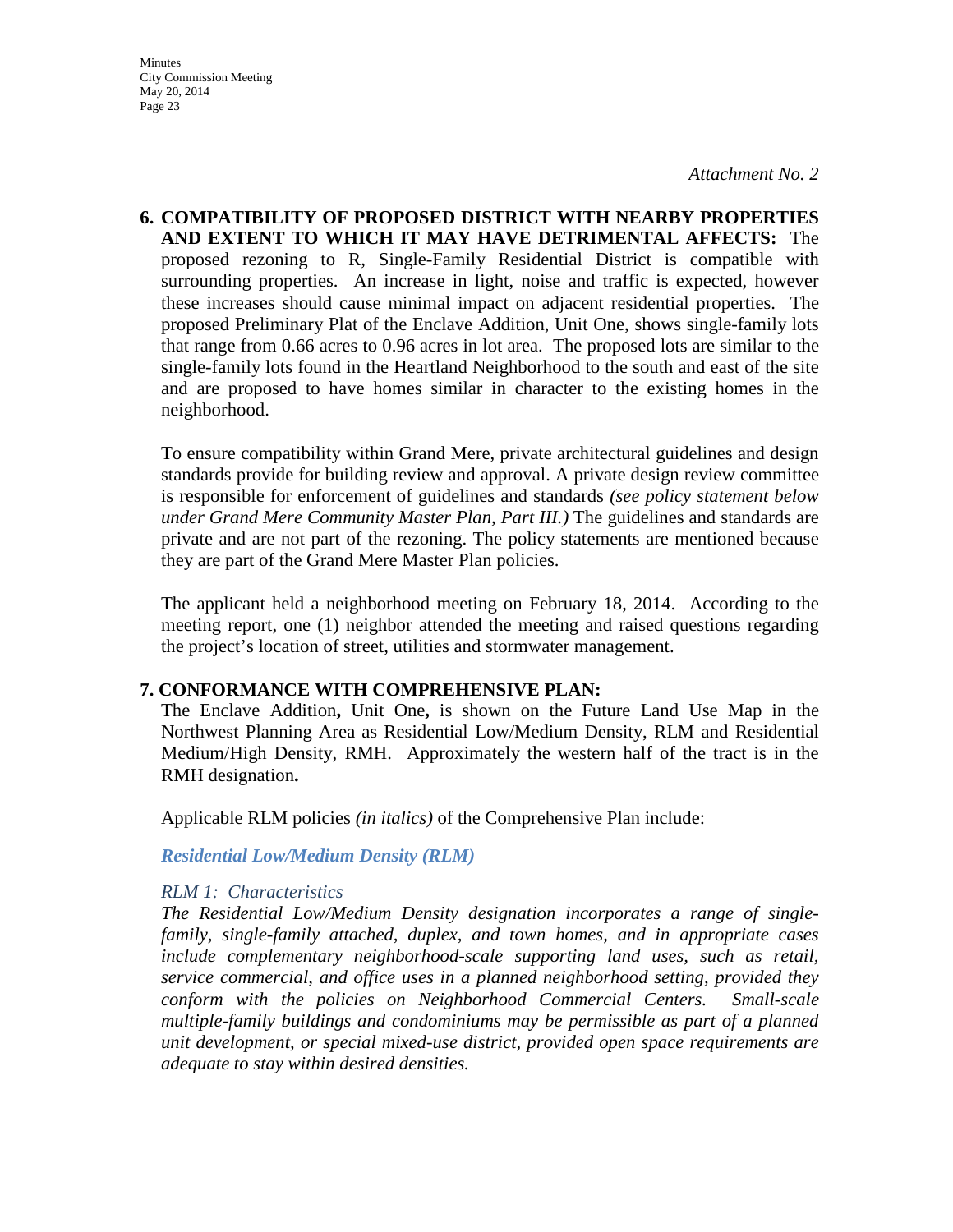#### *RLM 2: Appropriate Density Range*

*Densities in the Residential Low/Medium designation range between less than one dwelling unit/acre up to 11 dwelling units per net acre.* 

#### *RLM 3: Location*

*Residential Low/Medium Density neighborhoods typically should be located where they have convenient access and are within walking distance to community facilities and services that will be needed by residents of the neighborhood, including schools, shopping areas, and other community facilities. Where topographically feasible, neighborhoods should be bounded by major streets (arterials and/or collectors) with a direct connection to work, shopping and leisure activities.* 

#### *RLM 4: Variety of Housing Styles*

*To avoid monotonous streetscapes, the incorporation of a variety of housing models and sizes is strongly encouraged in all new development.* 

## **APPLICABLE RMH POLICIES** *(IN ITALICS)* **OF THE COMPREHENSIVE PLAN INCLUDE:**

#### *RMH 1: Characteristics*

*The Residential Medium/High Density designation shall incorporate a mix of housing types in a neighborhood setting in combination with compatible non-residential land uses, such as retail, service commercial, and office uses, developed at a neighborhood scale that is in harmony with the area's residential characteristics and in conformance with the policies for Neighborhood Commercial Centers. Appropriate housing types may include a combination of small lot single-family, duplexes, townhomes, or fourplexes on individual lots. However, under a planned unit development concept, or when subject to design and site plan standards (design review process), larger apartment or condominium buildings may be permissible as well, provided the density range is complied with.* 

#### *RMH 2: Appropriate Density Range*

*Densities within a Residential Medium/High neighborhood range from 11 to 19 dwelling units per net acre.* 

#### *RMH 3: Location*

*Residential Medium/High Density neighborhoods should be located close to arterial streets and be bounded by collector streets where possible, with a direct connection to work, shopping, and leisure activities.*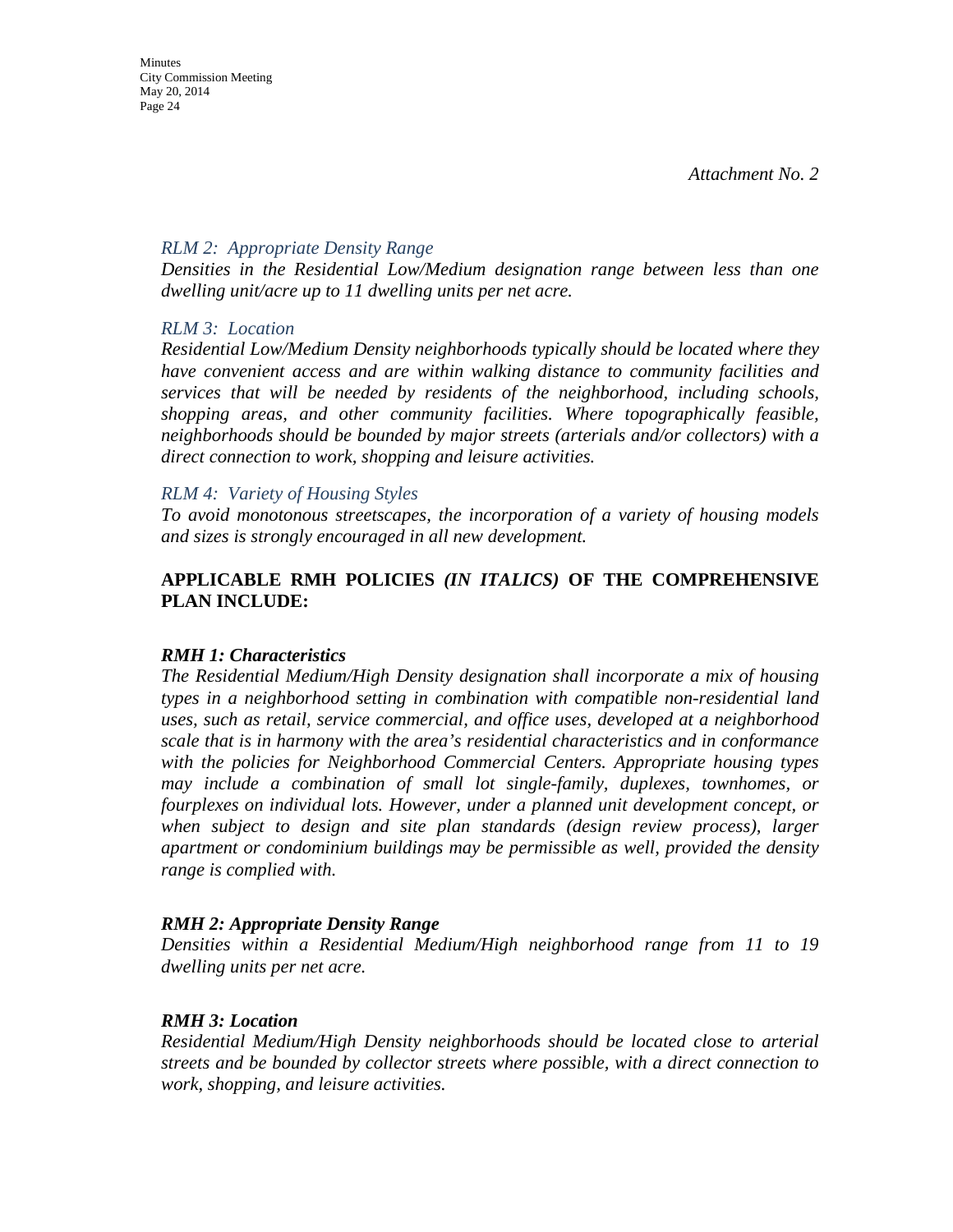# *RMH 4: Variety of Housing Styles*

*To avoid monotonous streetscapes, the incorporation of a variety of housing models and sizes is strongly encouraged.* 

# **Grand Mere Community Master Plan**

The Grand Mere Community Master Plan was originally adopted in April 2000 and is included as a specific Land Use Element of the current Comprehensive Plan adopted in 2003. The Grand Mere Plan is a more detailed level neighborhood plan for the entirety of Grand Mere. The Master Plan map shows the site to be Villa #2, a 13.8 acre tract designated RLM (Residential Low to Medium) (see below under Residential Types for the RLM description).

Applicable policies *(in italics)* for Grand Mere, a Master Planned Golf Course Community include:

# *PROJECT INTENT*

*The overall Land Use Amendment is intended to create a community designed within a park. By responding to the natural terrain, preserving natural corridors, protecting the slopes and riparian environment, a harmonious relationship with the land can be created for the community.* 

*Grand Mere is envisioned as an upscale residential community, with the University's Colbert Hills Golf Course and preserved open space interwoven throughout the development. The community is made up of individual neighborhoods defined by open space features, topography, connection to the Grand Mere Parkway, and the golf course. A strong joint effort has integrated the golf course design (Colbert Hills) and the overall community design (Grand Mere Development). The interconnectivity of automobile circulation, pedestrian/bicycles, and open space, as well as residential neighborhood placement and overall community utility location, has created a well integrated community with both future residences and community recreation as the main focus. Flexibility is built into the land use plan to allow the development to respond to market demand.* 

*Specific types of residential product may subtly change in the future due to market demand as the development pattern becomes clearer and as the community matures. The community will offer a high level of design quality, architectural variety, and a wide range of housing types to address the potential markets appropriate for an upscale development.*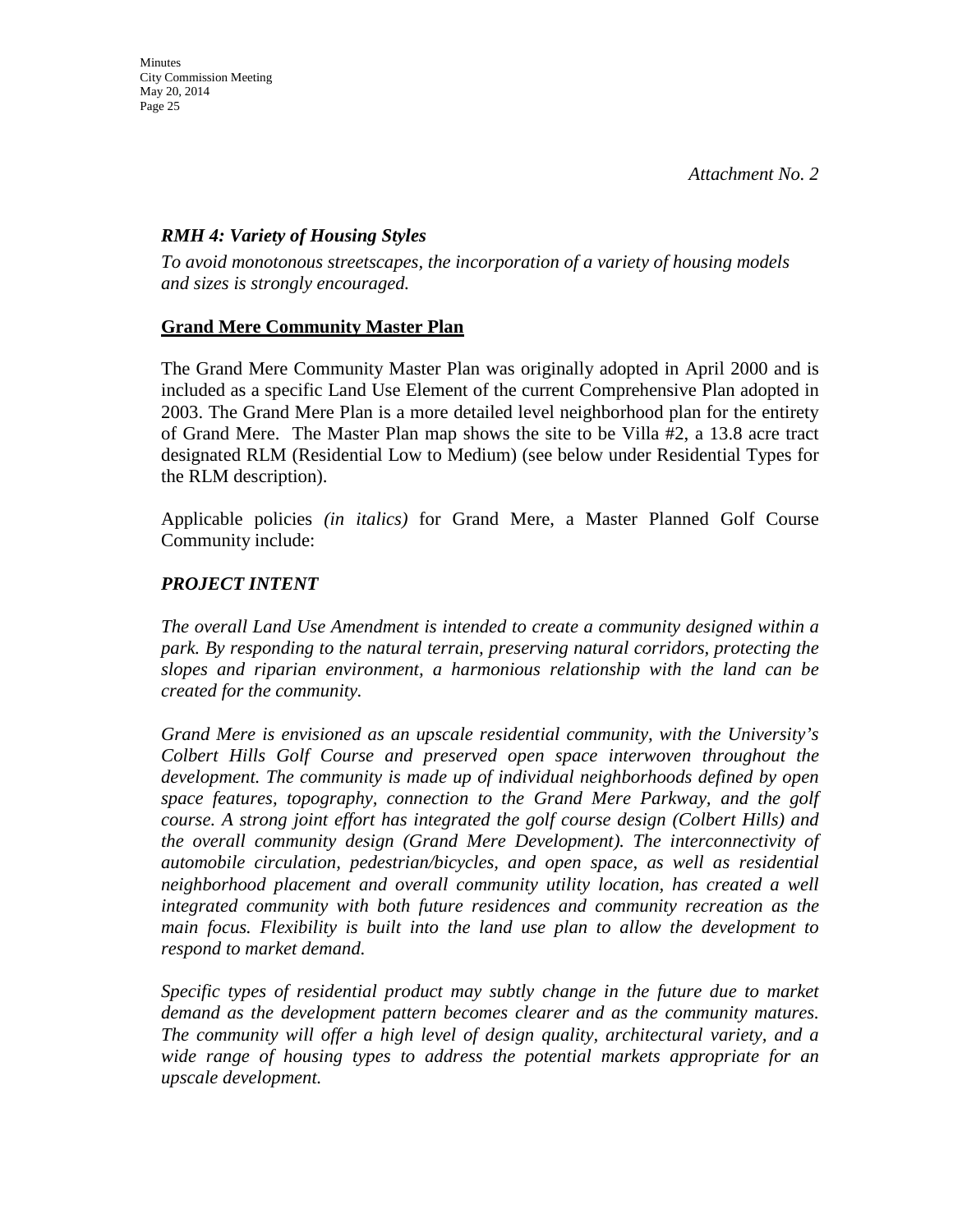# *5 KEY DESIGN CONCEPTS*

# *1. Create a high quality residential community*

*Create a community of villages, residential neighborhoods, and neighborhood commercial areas centered along the projects' spine, Grand Mere Parkway. Through the use of architectural design guidelines and development reviews the quality of building construction will be maintained at the highest level.* 

# *2. Integrate the Natural Environment*

*Preserve the natural slopes and open space features. Provide a visual connection to the natural beauty of the development: the golf course in the valleys, the long vistas/views, and the prairie environment.* 

# *3. Offer a Variety of Residential Living*

*Offer a wide range of residential products and lot types to address the market demands of the well informed and upscale consumer. An integrated community of many housing types will help to provide an interesting streetscape, a quality neighborhood texture, and a sustainable development.* 

# *4. Create a Pedestrian/Bicycle System*

*Provide pedestrian/bicycle connections throughout the development, following the Grand Mere Parkway, open space corridors and the linear park connections provided as part of the Master Plan along Little Kitten Creek and the continuation of the Hudson trail.*

*Grand Mere Community Overall Development Plan* 

# *III. COMMUNITY CONCEPTS AND DEVELOPMENT STRATEGY*

*Grand Mere is proposed as a Master Planned Community consisting of a wide range of residential housing types and densities and will be utilizing both Planned Unit Development and Conventional Zoning Development standards based on specific sites and development types.* 

*The overall Grand Mere Project consists of 1,054 (estimated) acres, including the Colbert Hills Golf Course. Rather than dispersing development throughout the entire property, the project purposes to "concentrate" neighborhood development within residential and commercial villages on approximately 543 acres preserving almost 50% of the land as natural open space or golf course. This concept, while proposing a variety of home types and densities, provides large natural open spaces, golf course amenity for the general public, and peripheral residential villages as large lot or low density residential products that create an overall density (1.5 du/ac) for the site,*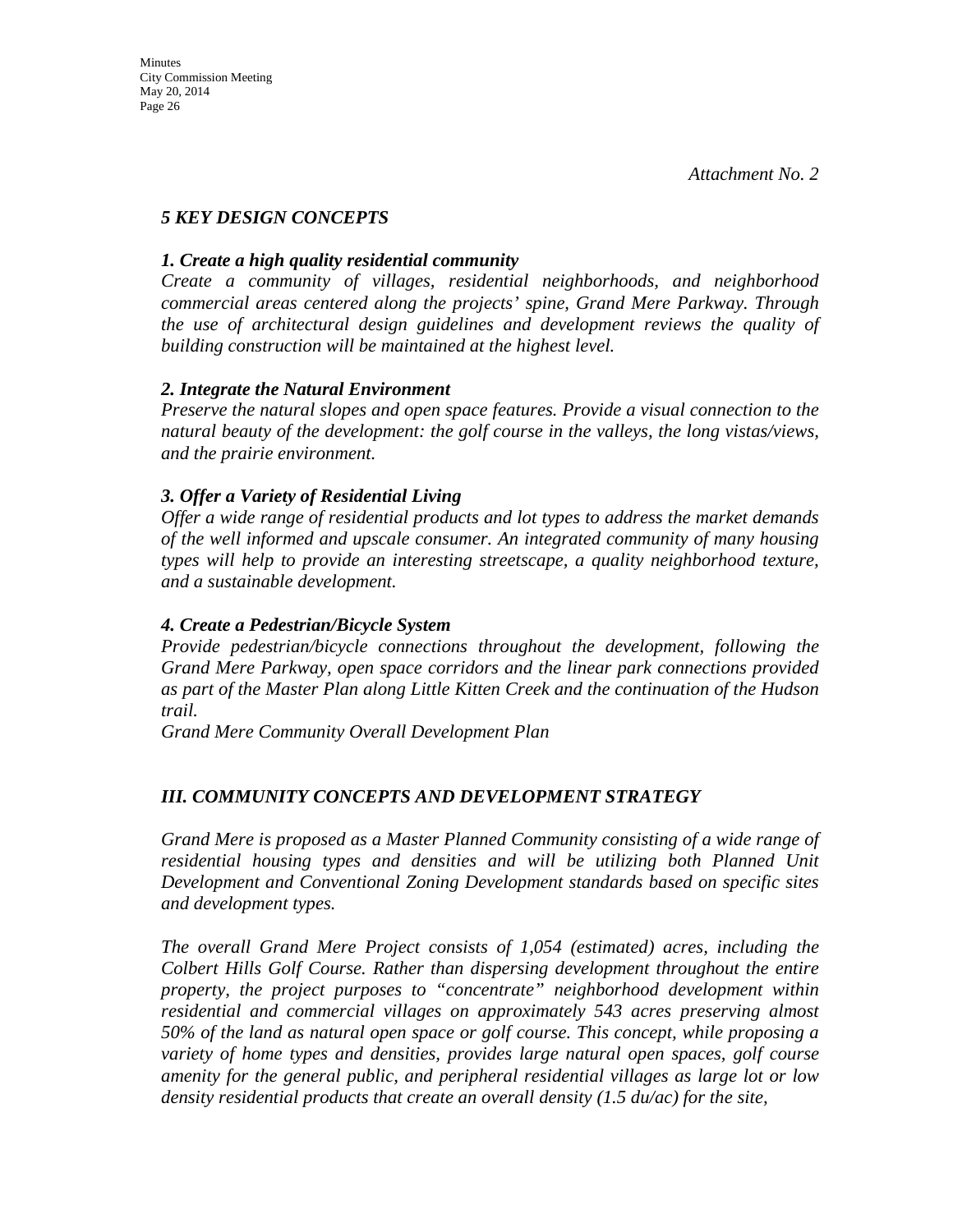*consistent with the surrounding neighborhoods. All housing types shall belong to the Master Homes Association, which will be responsible for enforcing the covenants and restrictions, and maintaining the common grounds.* 

*Within the community, residential neighborhoods are supported by neighborhood commercial services, which provide a focus and entry element for the development. These neighborhood office and retail villages are envisioned as community services*  located at the development entries along the Little Kitten Creek entry and Kimball Ave. *and the future northern entry on Marlatt.* 

*Throughout the plan, connecting open space systems, sidewalks and bike trails provide pedestrian connections between residential neighborhoods, public amenities and the neighborhood services. These are planned connections to occur in a variety of types and locations. As each phase of development is planned in detail, the specific pedestrian connections will be part of each village plat and relate back to the overall Circulation Parks & Open Space Plan.* 

*Grand Mere Community Architectural Guidelines and Design Standards will provide for the review and approval of all site and building plans for the Grand Mere property. The Design Review Committee of Grand Mere will be responsible for enforcement of these guidelines and standards. The Developer believes that careful planning and enforcement of design and development standards will ensure orderly, attractive, and lasting development, all of which will preserve and enhance the value of the community.* 

#### *A. Residential Neighborhoods*

*The planning concept proposes a wide range of residential uses, with densities ranging from 1 to 20 dwelling units per acre (du/ac) within individual parcels. Generally, individual neighborhoods are envisioned as small enclaves in order to promote a mix of different product types, create intimate neighborhoods, and to build a strong community image from the project's onset. The key to a sustainable successful development is quality design and construction, and a variety of housing price points to attract a wide spectrum of residential consumers. Higher density residential, as well as small lot single-family opportunities are integrated into the community along Grand Mere Parkway, rather than isolated or located along the site's edges. While building a stronger new community, this concept also reduces impact on existing adjacent neighborhoods by focusing the traffic and circulation internally.* 

The Enclave Addition, Unit One, is designated as Villas #2. The different residential types are described as: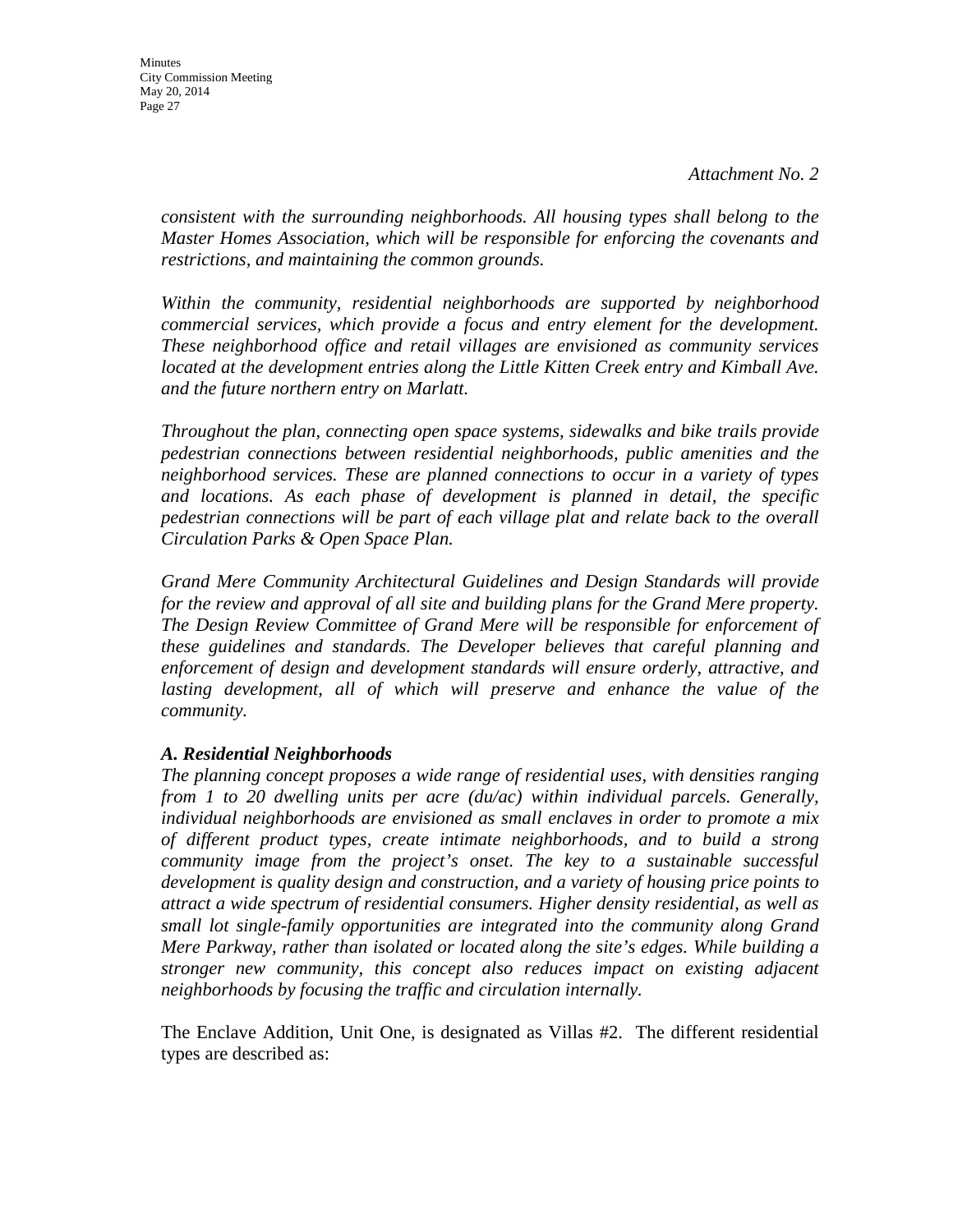#### *Residential Types:*

#### *Villas (RLM)*

*The villa parcels are located in niches and high quality view areas along the parkway and within the development along the golf course. Villas are single family homes that provide an alternative to the maintenance requirements needed for a typical single family home. The villa concept is an upscale residential product that generally provides master bedroom on the first floor and expansion space either up or down for additional bedrooms or entertainment. Villa Homes Association dues create the revenue to provide maintenance for landscape, snow removal, and in some cases, maintenance of the home.* 

#### *Grand Mere Villas*

*These villas will be attached and detached depending on the parcel and market demands. Two and three car garages would be provided. Each village will have its own theme signage and architectural design controls. The villages would be developed in phases of 5 – 15 acres.* 

#### *C. Streets and Circulation System*

*Residential streets within Grand Mere are envisioned as a key element of "neighborhood quality," offering a place to walk and play, as well as to drive and park. The streetscape in and along the roads will reflect the quality of the community through the use of signage monumentation and landscaping depending on the location and natural conditions of the space providing strong visual "cues" to better orient drivers to their locations and destinations.* 

*When utilizing the approved Manhattan street system standards the hierarchy, streetwidths, design speeds, and travel/parking lanes are consistent and will not compromise auto on-street parking, or bike and pedestrian access. The street layout will frame important views and vistas, including buildings, golf course, and natural features. Onstreet parking is available on all local streets.*

*The Master Planned Community will be accessed from Kimball Avenue and Marlatt Avenue. Additional access points into the Community from surrounding residential streets are shown on the Master Plan.* 

#### *D. Pedestrian and Bicycle Circulation System*

*Connectivity with the City of Manhattan Linear Park Master Plan is our main focus for the overall trails system. A comprehensive pedestrian and bicycle system is proposed for the community to provide access to individual neighborhoods, the Club Facility and Hotel site, commercial services, and open space amenities~ Elements include both offstreet and on street bike paths, natural unimproved trails, and a 17.2 acre linear park*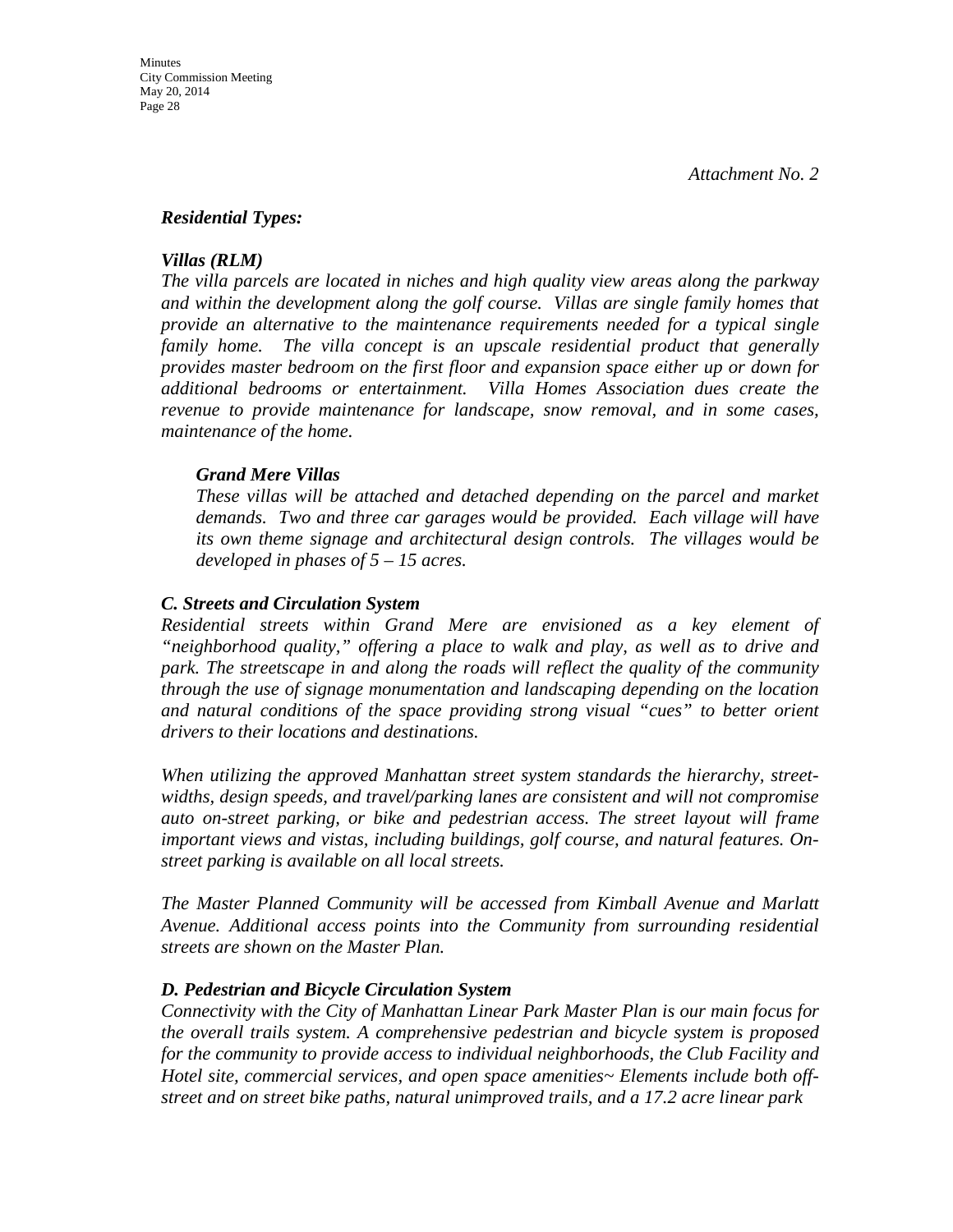*along Little Kitten Creek. An easement shall be provided for the extension of the Hudson trail northward, along the east property line to northeast corner section 3-10- 7. All trail/path systems will be site- specifically designed at the time of construction. Each will be reviewed on a site-by-site basis to ensure sensitive placement and minimum disturbance. This will be coordinated with the Park & Recreation Board and the Parks and Recreation Department.* 

### *G. Golf Course Development*

*The Grand Mere development drainage and detention system shall be designed to work in concert with the golf course drainage and detention system. The course was designed to meet the environmental goals of the Audubon International Signature Status Program.* 

#### *Bike Paths, Trails and Sidewalks*

*Bike paths, trails and sidewalks are provided along the internal streets and open spaces to provide internal connections between the villages where possible. See the Circulation Parks & Open Space Plan.* 

Based on the proposed Preliminary Plat and the proposed single family homes, the density in the Enclave Addition, Unit One, would be 0.78 dwelling units per net acre. The Comprehensive Plan suggests that a density range of less than one, to eleven dwelling units per net acre is appropriate in the RLM category, and the Grand Mere Plan suggests a range of 1-20 dwelling units per acre in individual parcels and an overall density in all of Grand Mere of 1.5 units per acre.

**THE PROPOSED REZONING OF THE ENCLAVE ADDITION**, Unit One, **TO**  R, Single-Family Residential District **CONFORMS TO THE POLICIES OF THE**  Grand Mere Community Master Plan, and the Manhattan Urban Area Comprehensive Plan.

#### **8. ZONING HISTORY AND LENGTH OF TIME VACANT AS ZONED:**

- August 7, 1997 Riley County Commission approved Preliminary Development Plan of Colbert Hills and the Wildcat PUD.
- August 14, 1997 Riley County Commission approved Final Development Plan.
- February 7, 2000 Planning Board approves resolution adopting Grand Mere Community Master Plan and amendment of Comprehensive Land Use Plan.
- March 7, 2000 City Commission approved first reading of an ordinance adopting the Grand Mere Community Master Plan.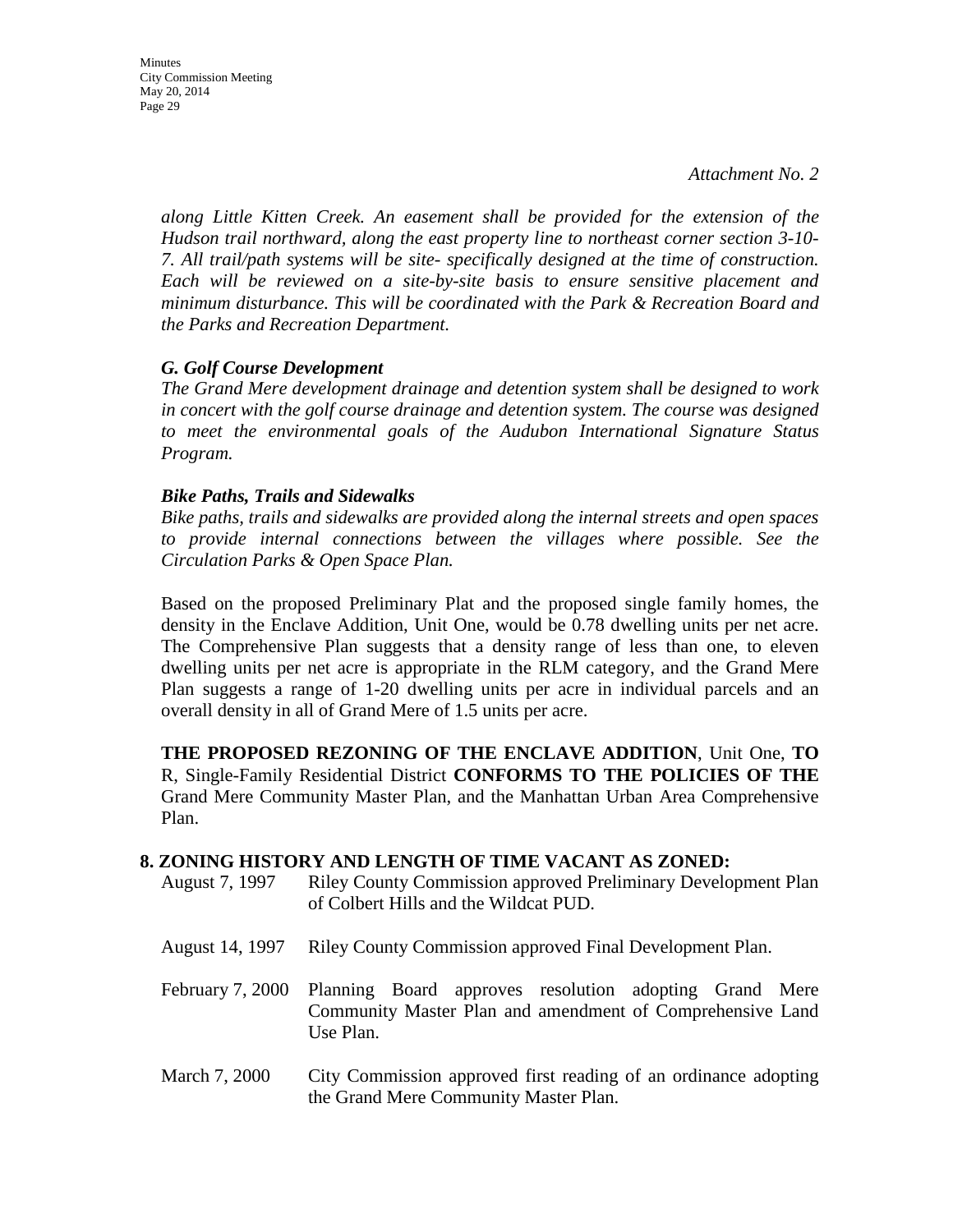April, 2003 Comprehensive Plan adopted. Grand Mere Community Master Plan adopted as a related plan and implementation document.

The tract has remained vacant to date and was range land prior to development of the adjoining golf course and surrounding Grand Mere.

# **9. CONSISTENCY WITH INTENT AND PURPOSE OF THE ZONING ORDINANCE:**

The intent and purpose of the Manhattan Zoning Regulations is to protect the public health, safety, and general welfare; regulate the use of land and buildings within zoning districts to assure compatibility; and to protect property values.

The proposed rezoning is consistent with the intent and purpose of the Manhattan Zoning Regulations because proposed lot sizes conform to the minimum requirements of the R District. In addition, the proposed Preliminary Plat dedicates easements and rights-ofway to serve the subdivision consistent with the requirements of the Manhattan Urban Area Subdivision Regulations.

The R, Single-Family Residential District is designed to provide a dwelling zone at a density no greater than one dwelling unit per 10,000 square feet. The Preliminary Plat shows lots ranging from approximately 28,450 square feet in area up to 41,922 square feet in area, with the majority of lot sizes between 28,450 square feet in area to 32,619 square feet in area. The proposed lots conform to the requirements of the proposed R District.

- **10. RELATIVE GAIN TO THE PUBLIC HEALTH, SAFETY AND WELFARE THAT DENIAL OF THE REQUEST WOULD ACCOMPLISH, COMPARED WITH THE HARDSHIP IMPOSED UPON THE APPLICANT:** There appears to be no gain to the public that denial of the rezoning would accomplish. No expected adverse impacts on the public health, safety and welfare are anticipated as a result of the rezoning. Development of the site cannot proceed until the proposed Preliminary Plat is approved. A separate application was submitted for approval of a Preliminary Plat. It may be a hardship upon the owner if the rezoning is denied, as it conforms to the adopted Comprehensive Plan.
- **11. ADEQUACY OF PUBLIC FACILITIES AND SERVICES:** Adequate street, sanitary sewer and water services are available to serve the site.

# **12. OTHER APPLICABLE FACTORS:** None